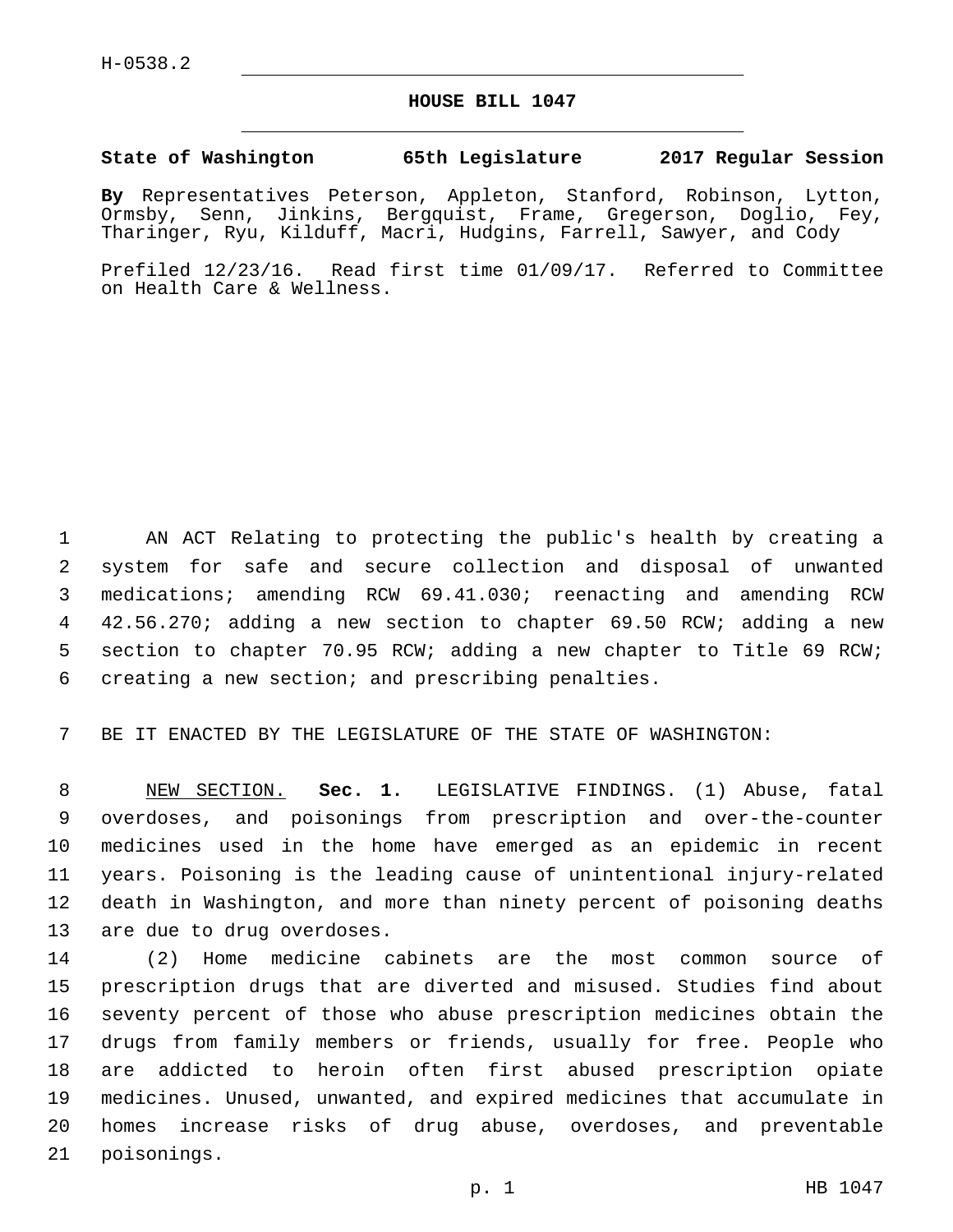(3) A safe system for the collection and disposal of unused, unwanted, and expired medicines is a key element of a comprehensive strategy to prevent prescription drug abuse, but disposing of medicines by flushing them down the toilet or placing them in the garbage can contaminate groundwater and other bodies of water, contributing to long-term harm to the environment and animal life.

 (4) The legislature therefore finds that it is in the interest of public health to establish a safe and secure method for collection and disposal of medicines through a drug "take-back" program operated 10 and funded by drug manufacturers.

 NEW SECTION. **Sec. 2.** DEFINITIONS. The definitions in this section apply throughout this chapter unless the context clearly requires otherwise.

 (1) "Authorized collector" means any of the following persons or entities that have entered into an agreement with a program operator 16 to collect covered drugs:

 (a) A person or entity that is registered with the United States drug enforcement administration and that qualifies under federal law to modify its registration to collect controlled substances for the 20 purpose of destruction;

21 (b) A law enforcement agency; or

 (c) An entity authorized by the department to provide an alternative collection mechanism for certain covered drugs that are not controlled substances, as defined in RCW 69.50.101.

 (2) "Covered drug" means a drug from a covered entity that the covered entity no longer wants and that the covered entity has abandoned or discarded or intends to abandon or discard. "Covered drug" includes legend drugs and nonlegend drugs, brand name and generic drugs, drugs for veterinary use, and drugs in medical devices and combination products, including prefilled injector products with a retractable or otherwise securely covered needle.

 (3) "Covered entity" means a state resident or other nonbusiness entity. "Covered entity" does not include a business generator of pharmaceutical waste, such as a hospital, clinic, health care provider's office, veterinary clinic, pharmacy, or law enforcement 36 agency.

 (4) "Covered manufacturer" means a person, corporation, or other entity engaged in the manufacture of drugs sold in or into Washington state. "Covered manufacturer" does not include a retailer that sells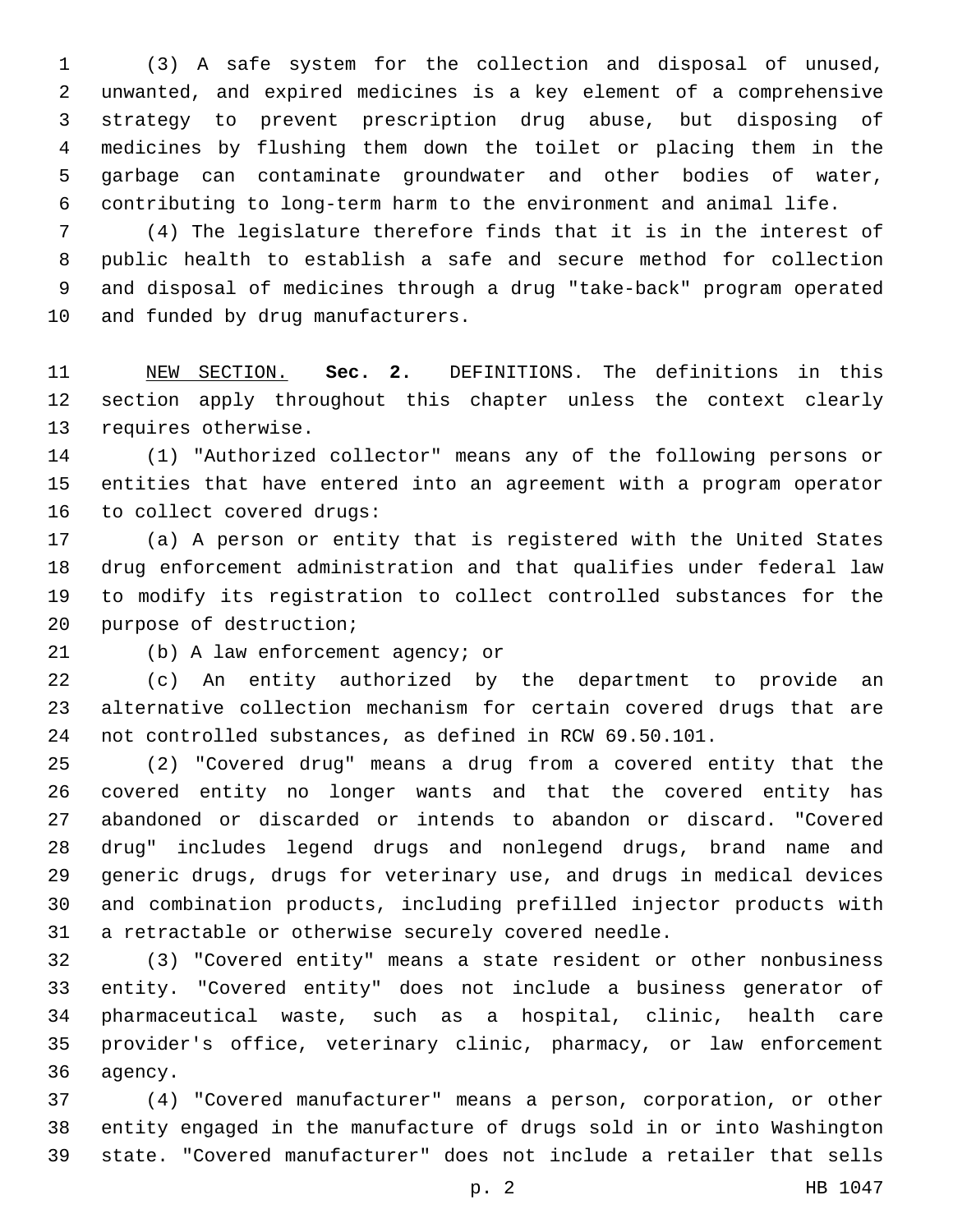a covered drug under the retailer's store label if the manufacturer of the drug is identified under section 4 of this act.

(5) "Department" means the department of health.

 (6) "Drop-off site" means the location where an authorized collector operates a secure drop box for collecting covered drugs.

(7)(a) "Drug" means:6

 (i) Substances recognized as drugs in the official United States pharmacopoeia, official homeopathic pharmacopoeia of the United States, or official national formulary, or any supplement to any of 10 them;

 (ii) Substances intended for use in the diagnosis, cure, mitigation, treatment, or prevention of disease in human beings or 13 animals;

 (iii) Substances other than food, minerals, or vitamins that are intended to affect the structure or any function of the body of human 16 beings or animals; and

 (iv) Substances intended for use as a component of any article specified in (a)(i), (ii), or (iii) of this subsection.

19 (b) "Drug" does not include:

20 (i) Vitamins or supplements;

 (ii) Herbal-based remedies and homeopathic drugs, products, or 22 remedies;

 (iii) Cosmetics, shampoos, sunscreens, toothpaste, antiperspirants, or other personal care products that are regulated as both cosmetics and nonprescription drugs under the federal food, drug, and cosmetic act, 21 U.S.C. Sec. 301 et seq.;

 (iv) Drugs for which manufacturers provide a drug take-back program as part of a federal food and drug administration managed risk evaluation and mitigation strategy under 21 U.S.C. Sec. 355-1;

 (v) Drugs that are biological products, as defined in RCW 69.41.110, if the producer provides a separate drug take-back 32 program;

(vi) Drugs that are used solely in a clinical setting; or

 (vii) Pet pesticide products contained in pet collars, powders, 35 shampoos, topical applications, or other forms.

 (8) "Drug take-back organization" means an organization designated by a manufacturer or group of manufacturers to act as an agent on behalf of each manufacturer to develop and implement a drug 39 take-back program.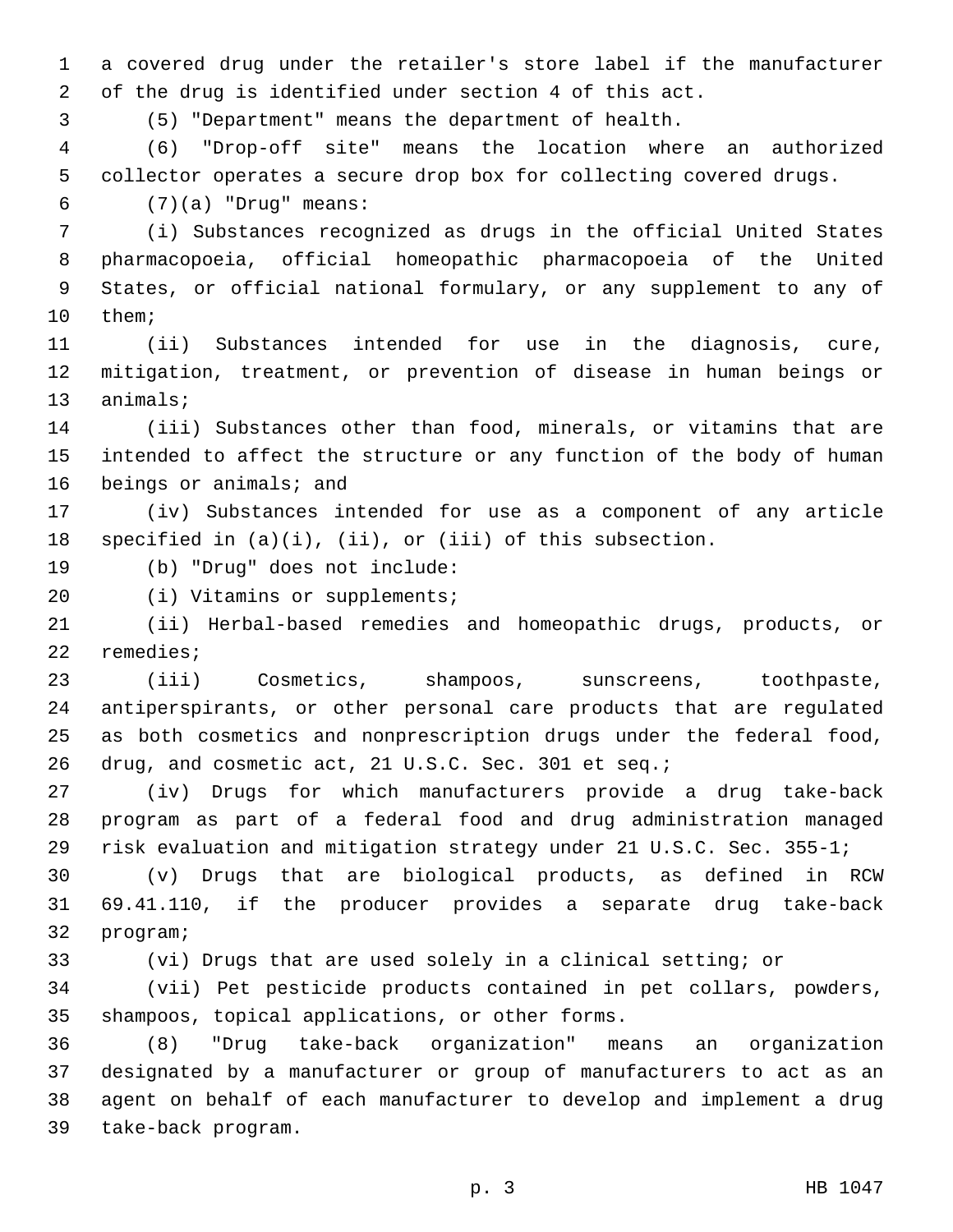(9) "Drug take-back program" or "program" means a program implemented by a program operator for the collection, transportation, 3 and disposal of covered drugs.

 (10) "Drug wholesaler" means an entity licensed as a wholesaler 5 under chapter 18.64 RCW.

 (11) "Generic drug" means a drug that is chemically identical or bioequivalent to a brand name drug in dosage form, safety, strength, route of administration, quality, performance characteristics, and intended use. The inactive ingredients in a generic drug need not be identical to the inactive ingredients in the chemically identical or 11 bioequivalent brand name drug.

 (12) "Legend drug" means a drug, including a controlled substance under chapter 69.50 RCW, that is required by any applicable federal or state law or regulation to be dispensed by prescription only or 15 that is restricted to use by practitioners only.

 (13) "Mail-back service" means a method of collecting covered drugs from covered entities by using prepaid, preaddressed mailing 18 envelopes.

(14) "Manufacture" has the same meaning as in RCW 18.64.011.

 (15) "Nonlegend drug" means a drug that may be lawfully sold 21 without a prescription.

 (16) "Pharmacy" means a place licensed as a pharmacy under 23 chapter 18.64 RCW.

 (17) "Program operator" means a drug take-back organization, covered manufacturer, or group of covered manufacturers that implements or intends to implement a drug take-back program approved 27 by the department.

 (18) "Retail pharmacy" means a place licensed as a pharmacy under chapter 18.64 RCW for the retail sale and dispensing of drugs.

(19) "Secretary" means the secretary of health.

 NEW SECTION. **Sec. 3.** REQUIREMENT TO PARTICIPATE IN A DRUG TAKE- BACK PROGRAM. A covered manufacturer must establish and implement a drug take-back program that complies with the requirements of this chapter. A manufacturer that becomes a covered manufacturer after the effective date of this section must, no later than six months after the date on which the manufacturer became a covered manufacturer, participate in an approved drug take-back program or establish and implement a drug take-back program that complies with the requirements of this chapter. A covered manufacturer may establish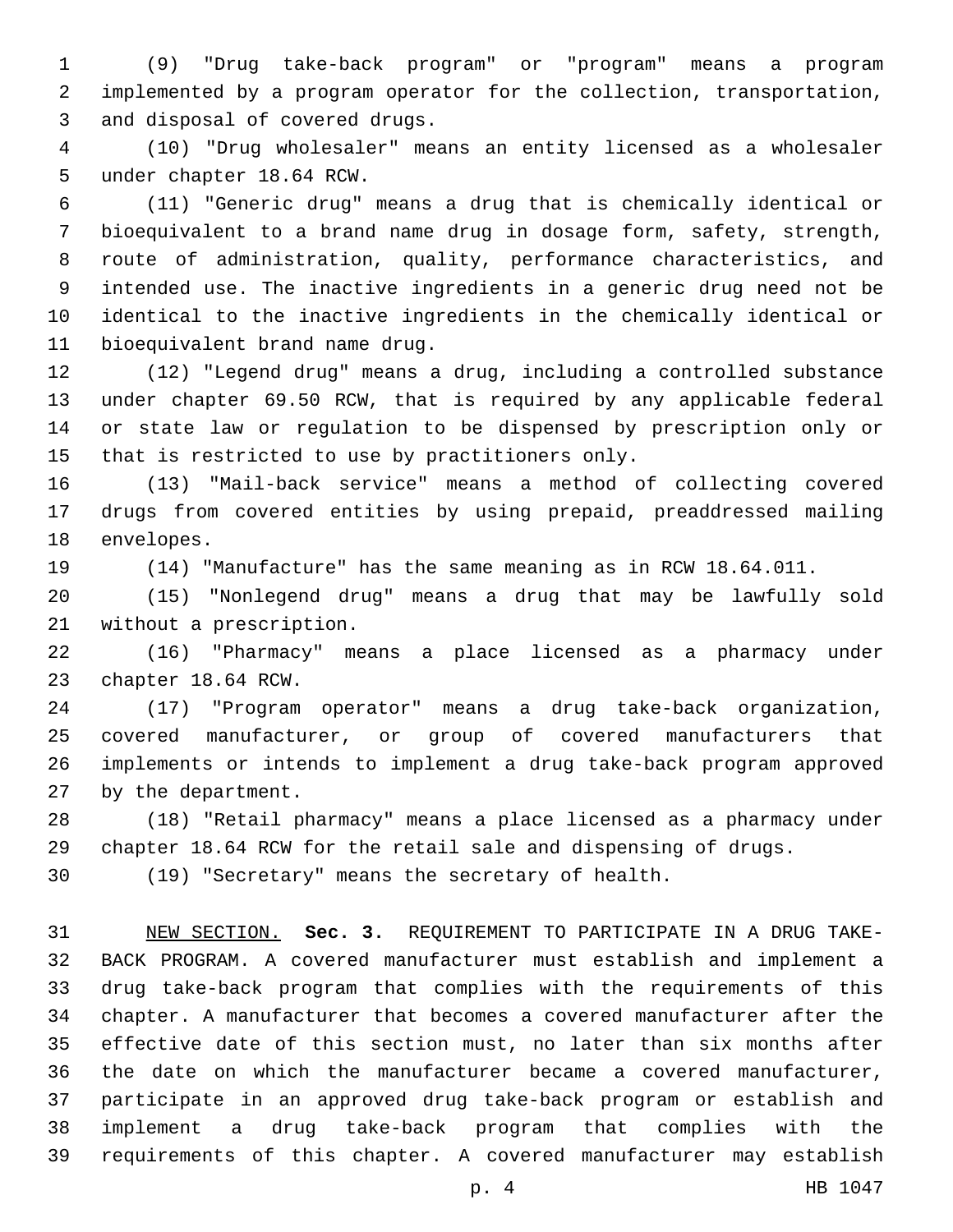and implement a drug take-back program independently, as part of a group of covered manufacturers, or through membership in a drug take-3 back organization.

 NEW SECTION. **Sec. 4.** IDENTIFICATION OF COVERED MANUFACTURERS. (1) Within sixty days of a request from the department, a drug wholesaler that sells a drug in or into Washington must provide a list of covered manufacturers to the department in a form agreed upon with the department. A drug wholesaler must update the list upon request of the department, but the department may not request that a drug wholesaler update the list of covered manufacturers more than once a year.

 (2) No later than ninety days after the effective date of this section, a retailer must provide written notification to the department identifying the covered manufacturer from which the retailer obtains a covered drug that the retailer sells under its 16 store label.

 (3) A person or entity that receives a letter of inquiry from the department regarding whether or not it is a covered manufacturer under this chapter shall respond in writing no later than sixty days after receipt of the letter. If the person or entity does not believe it is a covered manufacturer for purposes of this chapter, it shall: (a) State the basis for the belief; (b) provide a list of any drugs it sells, distributes, repackages, or otherwise offers for sale within the state; and (c) identify the name and contact information of the manufacturer of the drugs identified under (b) of this 26 subsection.

 (4) The department shall make available on its web site a list of covered manufacturers participating in an approved drug take-back program and a list of covered manufacturers that the department has 30 identified as noncompliant with this chapter.

 NEW SECTION. **Sec. 5.** DRUG TAKE-BACK PROGRAM APPROVAL. (1) By January 1, 2018, a program operator must submit a proposal for the establishment and implementation of a drug take-back program to the department for approval. The department shall approve a proposed program if the applicant submits a completed application, the proposed program meets the requirements of subsection (2) of this section, and the applicant pays the appropriate fee established by the department under section 12 of this act.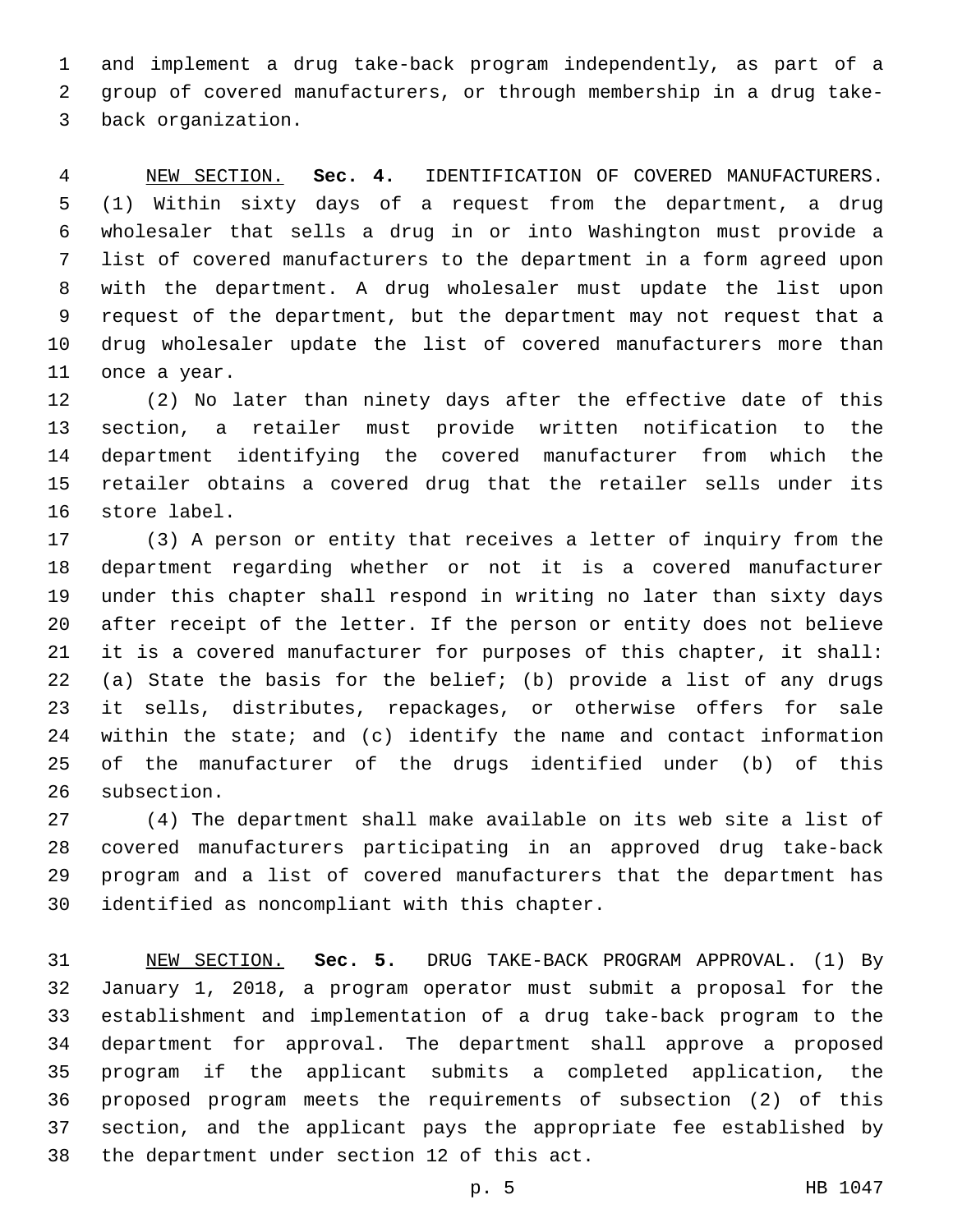(2) To be approved by the department, a proposed drug take-back program must:2

 (a) Identify and provide contact information for the program operator and each participating covered manufacturer;

 (b) Identify and provide contact information for the authorized collectors for the proposed program, as well as the reasons for excluding any potential authorized collectors from participation in 8 the program;

 (c) Provide for a collection system that complies with section 6 10 of this act;

 (d) Provide for a handling and disposal system that complies with 12 section 8 of this act;

 (e) Identify any transporters and waste disposal facilities that 14 the program will use;

 (f) Adopt policies and procedures to be followed by persons handling covered drugs collected under the program to ensure safety, security, and compliance with guidelines adopted by the United States drug enforcement administration, as well as any applicable laws;

 (g) Ensure the security of patient information on drug packaging 20 during collection, transportation, recycling, and disposal;

 (h) Promote the program by providing consumers, pharmacies, and other entities with educational and informational materials and evaluate the effectiveness of promotion, outreach, and public 24 education activities, as required by section 7 of this act;

 (i) Demonstrate adequate funding for all administrative and operational costs of the drug take-back program, with costs apportioned among participating covered manufacturers according to 28 sales revenues in Washington state;

 (j) Set long-term and short-term goals with respect to collection 30 amounts and public awareness; and

 (k) Consider: (i) The use of existing providers of pharmaceutical waste transportation and disposal services; (ii) separation of covered drugs from packaging to reduce transportation and disposal 34 costs; and (iii) recycling of drug packaging.

 (3)(a) No later than one hundred twenty days after receipt of a drug take-back program proposal, the department shall either approve or reject the proposal in writing to the applicant. The department may extend the deadline for approval or rejection of a proposal for good cause. If the department rejects the proposal, it shall provide 40 the reason for rejection.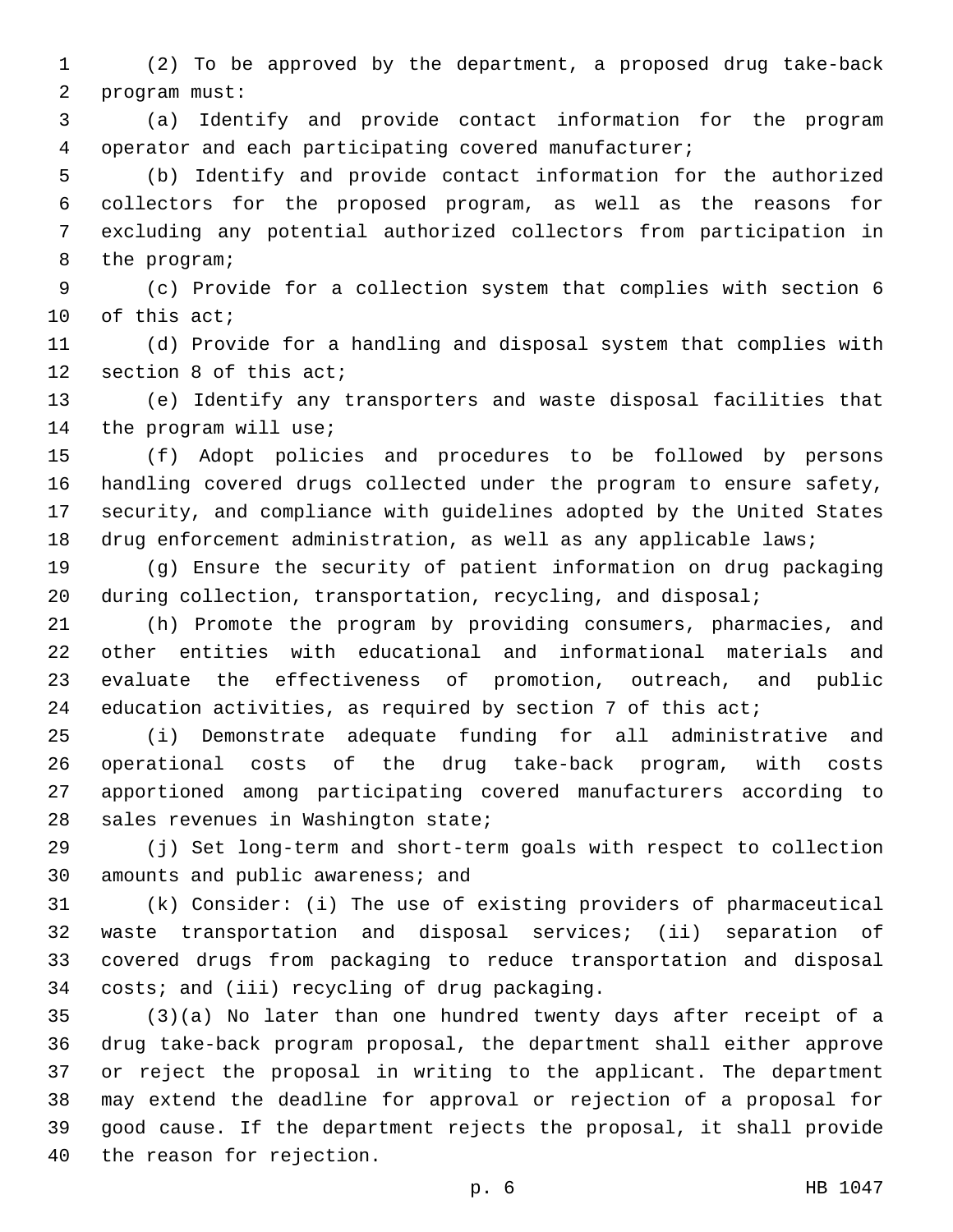(b) No later than sixty days after receipt of a notice of rejection under (a) of this subsection, the applicant shall submit a revised proposal to the department. The department shall either approve or reject the revised proposal in writing to the applicant within ninety days after receipt of the revised proposal, including 6 the reason for rejection, if applicable.

 (c) If the department rejects a revised proposal, the department 8 may:

 (i) Require the program operator to submit a further revised 10 proposal;

 (ii) Develop and impose changes to some or all of the revised 12 proposal to address deficiencies;

 (iii) Require the covered manufacturer or covered manufacturers that proposed the rejected revised proposal to participate in a 15 previously approved drug take-back program; or

 (iv) Find the covered manufacturer out of compliance with the requirements of this chapter and take enforcement action as provided 18 in section 11 of this act.

 (4) The program operator must initiate operation of an approved drug take-back program no later than ninety days after approval of 21 the proposal by the department.

 (5)(a) Proposed changes to an approved drug take-back program that substantively alter program operations must have prior written approval of the department. A program operator must submit to the department such a proposed change in writing at least thirty days before the change is scheduled to occur. Changes requiring prior approval of the department include changes to participating covered manufacturers, collection methods, achievement of the service convenience goal described in section 6 of this act, policies and procedures for handling covered drugs, education and promotion 31 methods, and selection of disposal facilities.

 (b) For changes to a drug take-back program that do not substantively alter program operations, a program operator must notify the department at least fifteen days before implementing the change. Changes that do not substantively alter program operations include changes to drop-off site locations, methods for scheduling and locating periodic collection events, and methods for distributing 38 prepaid, preaddressed mailers.

 (c) A program operator must notify the department of any changes to the official point of contact for the program no later than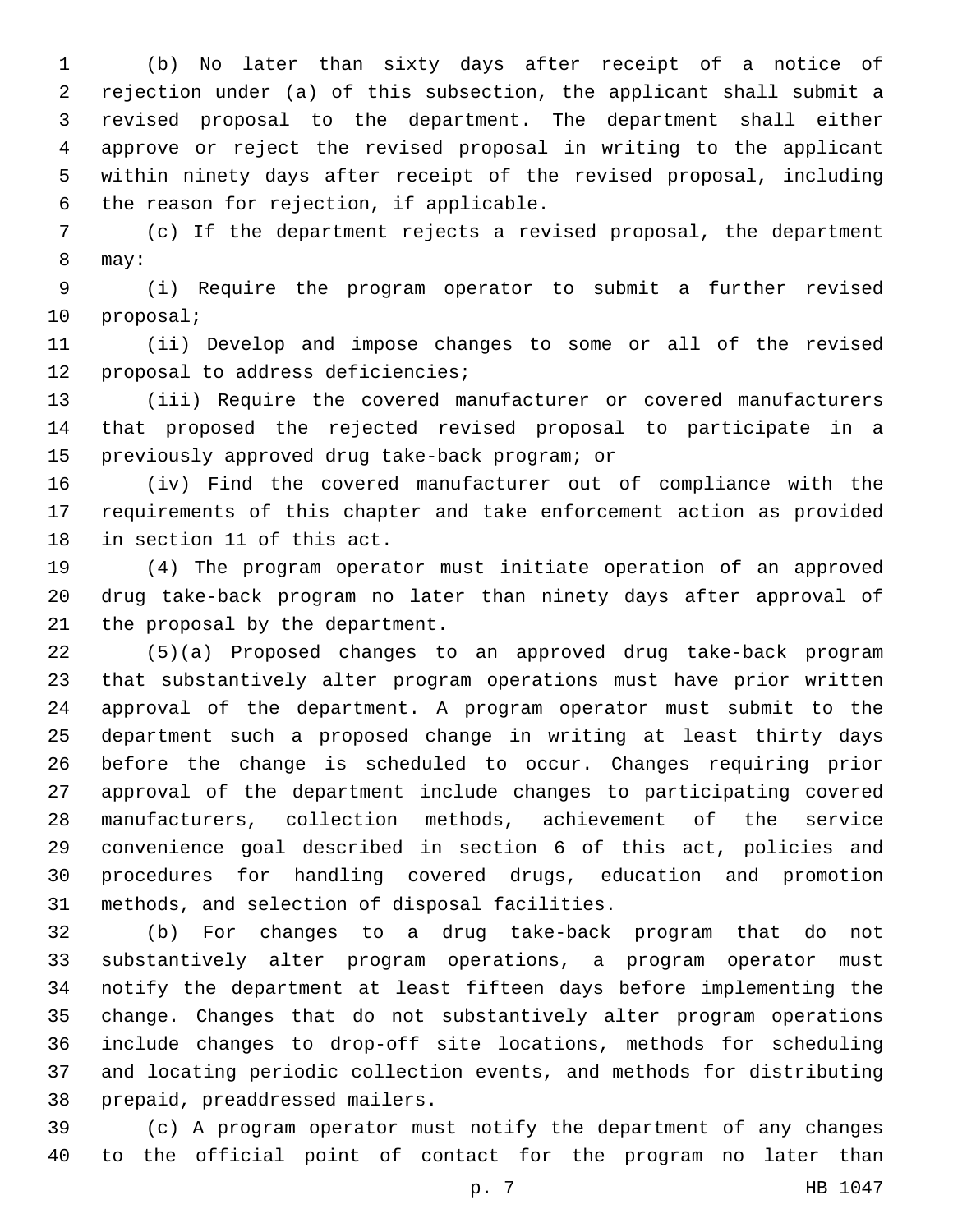fifteen days after the change. A program operator must notify the department of any changes in ownership or contact information for participating covered manufacturers no later than thirty days after 4 such change.

 (6) No later than four years after a drug take-back program initiates operations, and every four years thereafter, the program operator must submit an updated proposal to the department describing any substantive changes to program elements described in subsection (2) of this section. The department shall approve or reject the updated proposal using the process described in subsection (3) of 11 this section.

 (7) The department shall make all proposals submitted under this section available to the public and shall provide an opportunity for 14 written public comment on each proposal.

 NEW SECTION. **Sec. 6.** COLLECTION SYSTEM. (1)(a) At least one hundred twenty days prior to submitting a proposal under section 5 of this act, a program operator must notify potential authorized collectors of the opportunity to serve as an authorized collector for the proposed drug take-back program. A program operator must commence good faith negotiations with a potential authorized collector no later than thirty days after the potential authorized collector expresses interest in participating in a proposed program.

 (b) A person or entity may serve as an authorized collector for a drug take-back program voluntarily or in exchange for compensation, but nothing in this chapter requires a person or entity to serve as 26 an authorized collector.

 (c) A drug take-back program must include as an authorized collector any retail pharmacy, hospital or clinic with an on-site pharmacy, or law enforcement agency that offers to participate in the program without compensation and meets the requirements of subsection (2) of this section. Such a pharmacy, hospital, clinic, or law enforcement agency must be included as an authorized collector in the program no later than ninety days after receiving the offer to 34 participate.

 (2)(a) A drop-off site must accept all covered drugs from covered entities during the hours that the authorized collector is normally 37 open for business with the public.

 (b) A drop-off site located at a long-term care facility may only accept covered drugs from individuals who reside or have resided at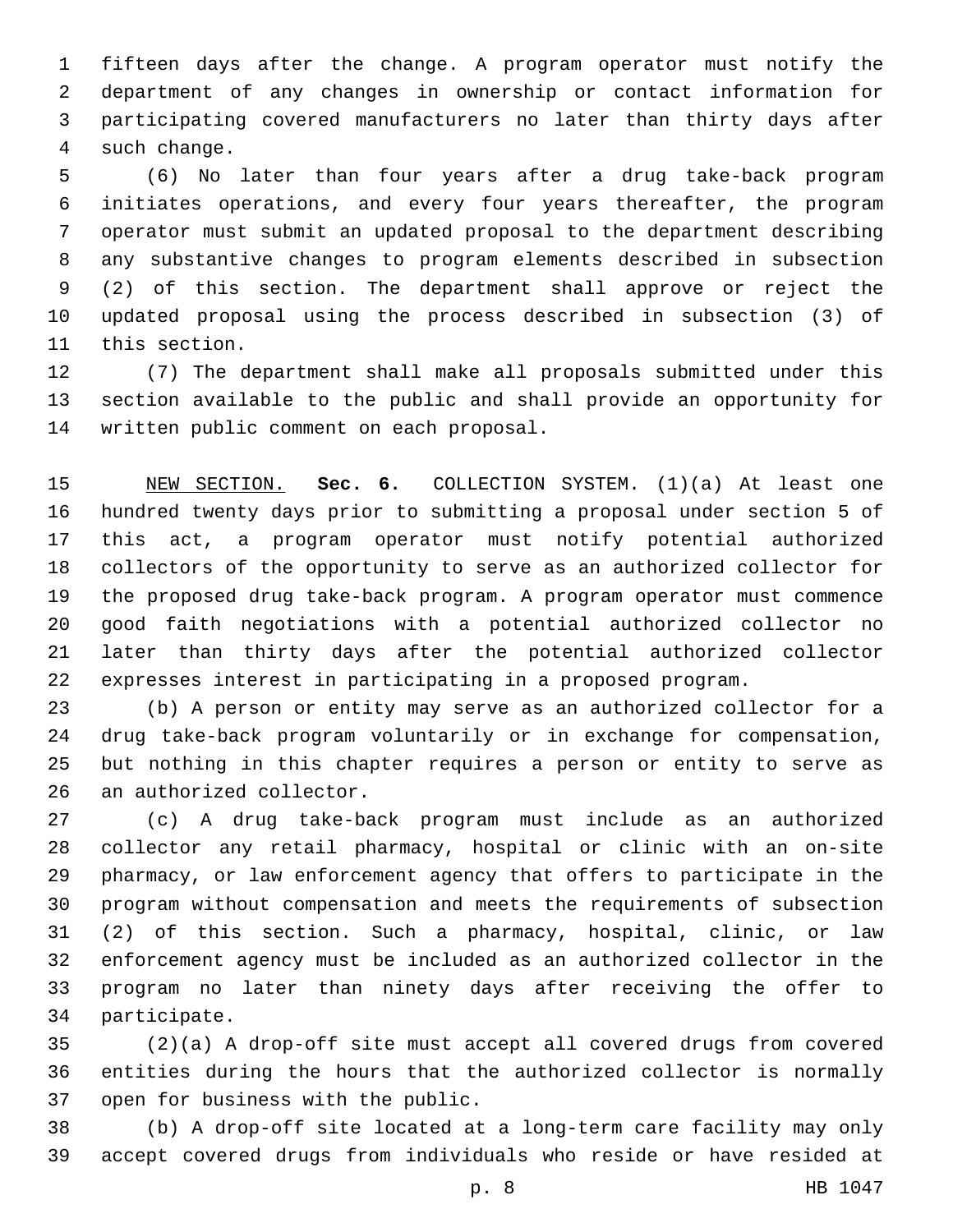the facility, pursuant to 21 C.F.R. Sec. 1317.80, as it exists on the 2 effective date of this section.

 (c) A drop-off site must use secure drop boxes in compliance with state and federal law, including any applicable on-site storage and collection standards adopted by rule pursuant to chapter 70.95 or 70.105 RCW and United States drug enforcement administration regulations. The program operator and authorized collectors must ensure that secure drop boxes are emptied and serviced as often as necessary to avoid reaching capacity. Secure drop box signage must prominently display a toll-free telephone number and web site for the program so that members of the public may provide feedback on 12 collection activities.

 (d) An authorized collector must comply with applicable provisions of chapters 70.95 and 70.105 RCW, including rules adopted pursuant to those chapters that establish collection and transportation standards, and federal laws and regulations governing the handling of covered drugs, including United States drug 18 enforcement administration regulations.

 (3)(a) A drug take-back program's collection system must be safe, secure, and convenient on an ongoing, year-round basis and must provide equitable access for residents across the state.

 (b) In establishing and operating a collection system, a program operator must give preference to locating drop-off sites at retail pharmacies, hospitals or clinics with on-site pharmacies, and law 25 enforcement agencies.

 (c)(i) Each population center must have a minimum of one drop-off site, plus one additional drop-off site for every twenty thousand residents of the city or town located within the population center. Drop-off sites must be geographically distributed to provide reasonably convenient and equitable access to all residents of the 31 population center.

 (ii) On islands and in areas outside of population centers, a drop-off site must be located at the site of each potential authorized collector that is regularly open to the public, unless the program operator demonstrates to the satisfaction of the department that a potential authorized collector is unqualified or unwilling to 37 participate in the drug take-back program.

 (iii) For purposes of this section, "population center" means a city or town and the area within a ten-mile radius from the center of 40 the city or town.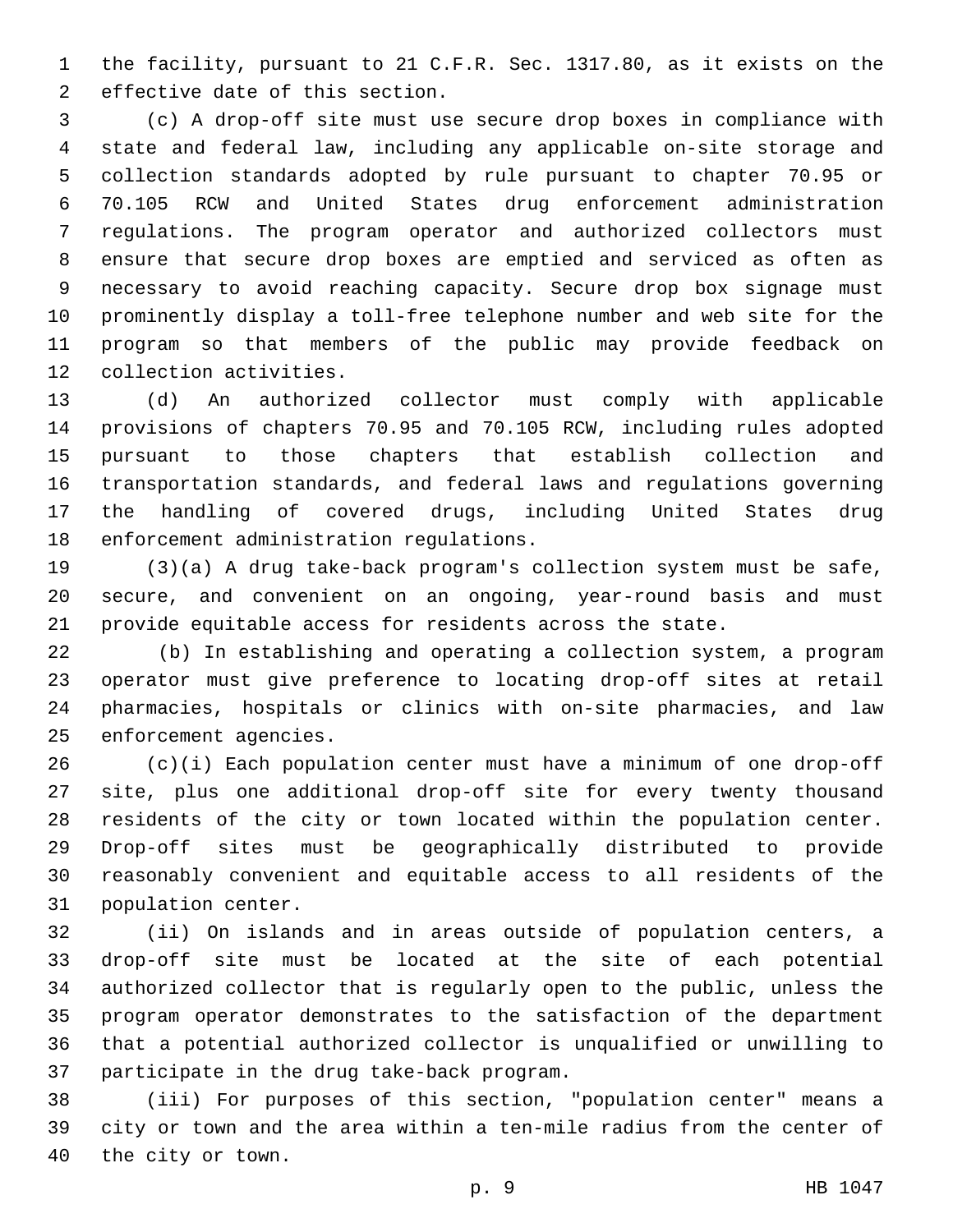(d) A program operator must hold periodic collection events to supplement service to any area of the state that is underserved by drop-off sites, as determined by the department, in consultation with the local health jurisdiction. The program operator, in consultation with the department, local law enforcement, the local health jurisdiction, and the local community, must determine the frequency and location of these collections events, to be held at least twice a year, unless otherwise determined through consultation with the local community. The program must arrange periodic collection events in advance with local law enforcement agencies and conduct periodic collection events in compliance with United States drug enforcement administration regulations and protocols and applicable state laws.

 (e) Upon request, a drug take-back program must provide mail-back services free of charge to covered entities. A drug take-back program must permit covered entities to request mail-back services through the program's web site or toll-free telephone number.

 (f) The program operator must provide alternative collection methods for any covered drugs, other than controlled substances, that cannot be accepted or commingled with other covered drugs in secure drop boxes, through mail-back services, or at periodic collection events. The department shall review and approve of any alternative 22 collection methods prior to their implementation.

 NEW SECTION. **Sec. 7.** DRUG TAKE-BACK PROGRAM PROMOTION. (1) A drug take-back program must develop and provide a system of promotion, education, and public outreach about the safe storage and secure collection of covered drugs. This system may include signage, written materials to be provided at the time of purchase or delivery of covered drugs, and advertising or other promotional materials. At a minimum, each program must:

 (a) Promote the safe storage of legend drugs and nonlegend drugs by residents before secure disposal through a drug take-back program;

 (b) Discourage residents from disposing of covered drugs in solid 33 waste collection, sewer, or septic systems;

 (c) Promote the use of the drug take-back program so that where and how to return covered drugs is widely understood by residents, pharmacists, retailers of covered drugs, health care facilities and providers, veterinarians, and veterinary hospitals;

 (d) Establish a toll-free telephone number and web site publicizing collection options and drop-off sites and discouraging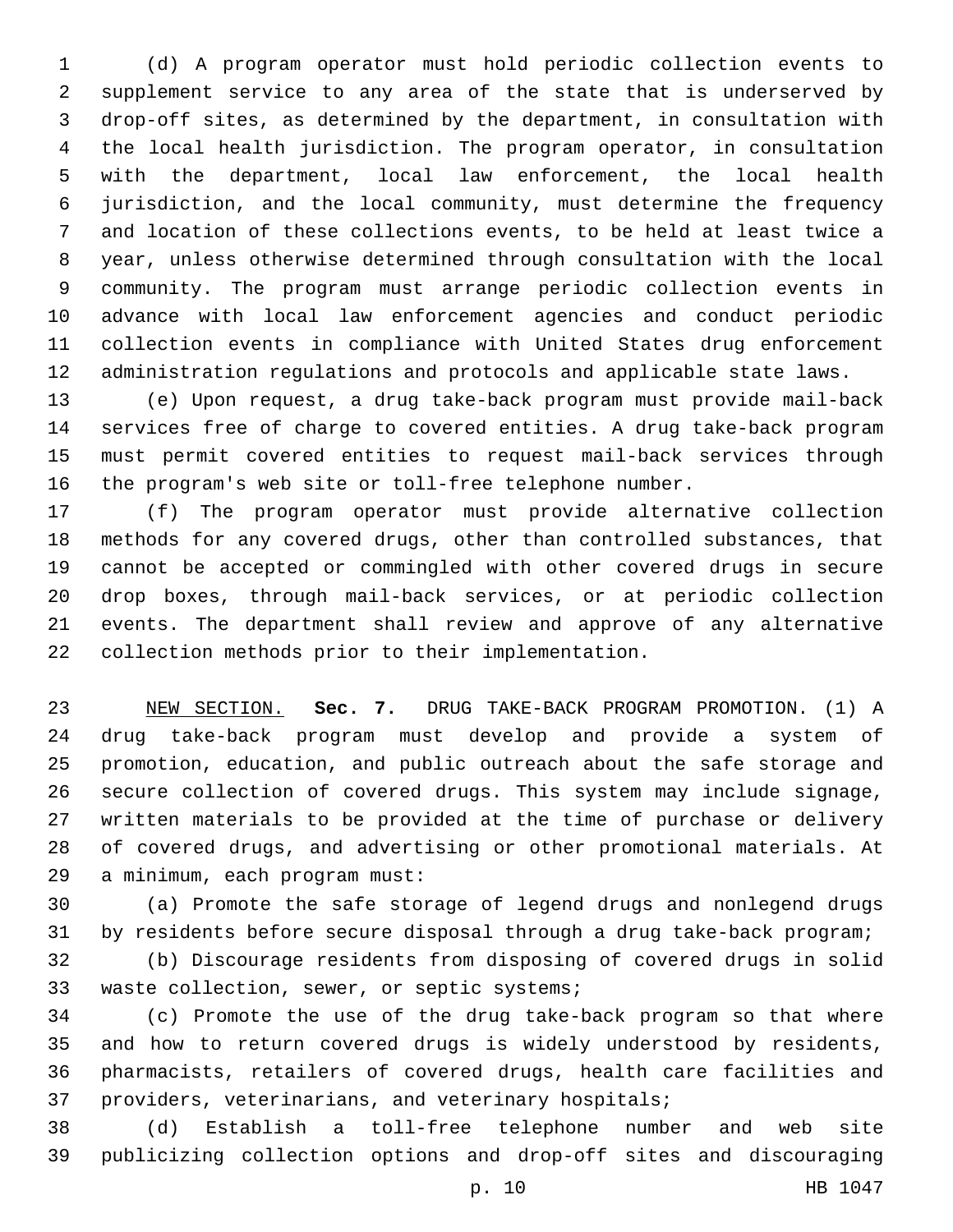improper disposal practices for covered drugs, such as flushing them 2 or placing them in the garbage;

 (e) Prepare educational and outreach materials that: Promote safe storage of covered drugs; discourage the disposal of covered drugs in solid waste collection, sewer, or septic systems; and describe how to return covered drugs to the drug take-back program. The materials must use plain language and explanatory images to make collection services and discouraged disposal practices readily understandable to all residents, including residents with limited English proficiency;

 (f) Disseminate the educational and outreach materials described in (e) of this subsection to pharmacies, health care facilities, and 12 other interested parties for dissemination to covered entities;

 (g) Work with authorized collectors to develop a readily recognizable, consistent design of drop boxes, as well as clear, standardized instructions for covered entities on the use of drop boxes. The department may provide guidance to program operators on 17 the development of the instructions and design;

 (h) Conduct a survey of covered entities and a survey of pharmacists, health care providers, and veterinarians who interact with covered entities on the use of medicines after the first full year of operation of the drug take-back program, and again every two years thereafter. Survey questions must: Measure consumer awareness of the drug take-back program; assess the extent to which drop-off 24 sites and other collection methods are convenient and easy to use; and assess knowledge and attitudes about risks of abuse, poisonings, and overdoses from drugs used in the home. Draft survey questions must be submitted to the department for review and comment no later than thirty days prior to initiation of a survey. The drug take-back program must report all data and the results of the surveys to the department and make the results available on the program's web site 31 no later than ninety days after the end of the survey period; and

 (i) Annually evaluate the effectiveness of its promotion, outreach, and public education, and include this evaluation in its 34 annual report required by section 10 of this act.

 (2) If more than one drug take-back program is approved by the department, the programs must coordinate their promotional activities to ensure that all state residents can easily identify, understand, and access the collection services provided by any drug take-back program. Coordination efforts must include providing residents with a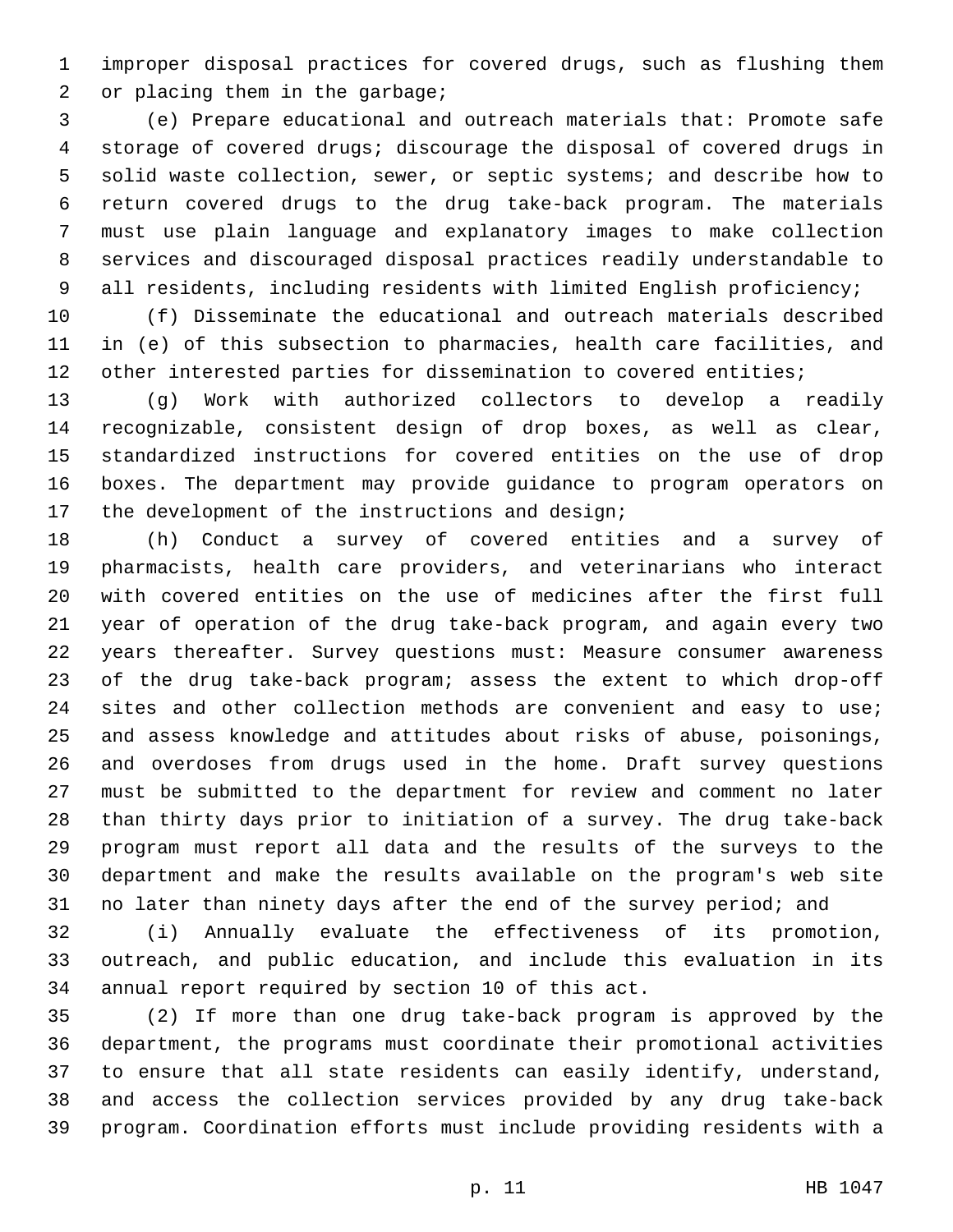single toll-free telephone number and single web site to access information about collection services for every approved program.

 (3) Pharmacies and other entities that sell medication in the state are encouraged to promote secure disposal of covered drugs through the use of one or more approved drug take-back programs. Upon request, a pharmacy must provide materials explaining the use of approved drug take-back programs to its customers.7

 (4) The department, the health care authority, the department of social and health services, the department of ecology, local health jurisdictions, and any other state or local government agency that is responsible for health, solid waste management, and wastewater treatment shall, through their standard educational methods, promote safe storage of prescription and nonprescription drugs by covered entities, secure disposal of covered drugs through a drug take-back program, and the toll-free telephone number and web site for approved 16 drug take-back programs.

 NEW SECTION. **Sec. 8.** DISPOSAL AND HANDLING OF COVERED DRUGS. (1) Covered drugs collected under a drug take-back program must be disposed of at a permitted hazardous waste disposal facility that meets the requirements of 40 C.F.R. parts 264 and 265, as they exist on the effective date of this section.

 (2) If use of a hazardous waste disposal facility described in subsection (1) of this section is unfeasible based on cost, logistics, or other considerations, the department, in consultation with the department of ecology, may grant approval for program operators participating in a drug take-back program to dispose of some or all collected covered drugs at a permitted large municipal waste combustor facility that meets the requirements of 40 C.F.R. parts 60 and 62, as they exist on the effective date of this section.

 (3) A program operator may petition the department for approval to use final disposal technologies or processes that provide superior environmental and human health protection than that provided by the technologies described in subsections (1) and (2) of this section, or equivalent protection at less cost. In reviewing a petition under this subsection, the department shall take into consideration regulations or guidance issued by the United States environmental protection agency on the disposal of pharmaceutical waste. The department, in consultation with the department of ecology, shall approve a disposal petition under this section if the disposal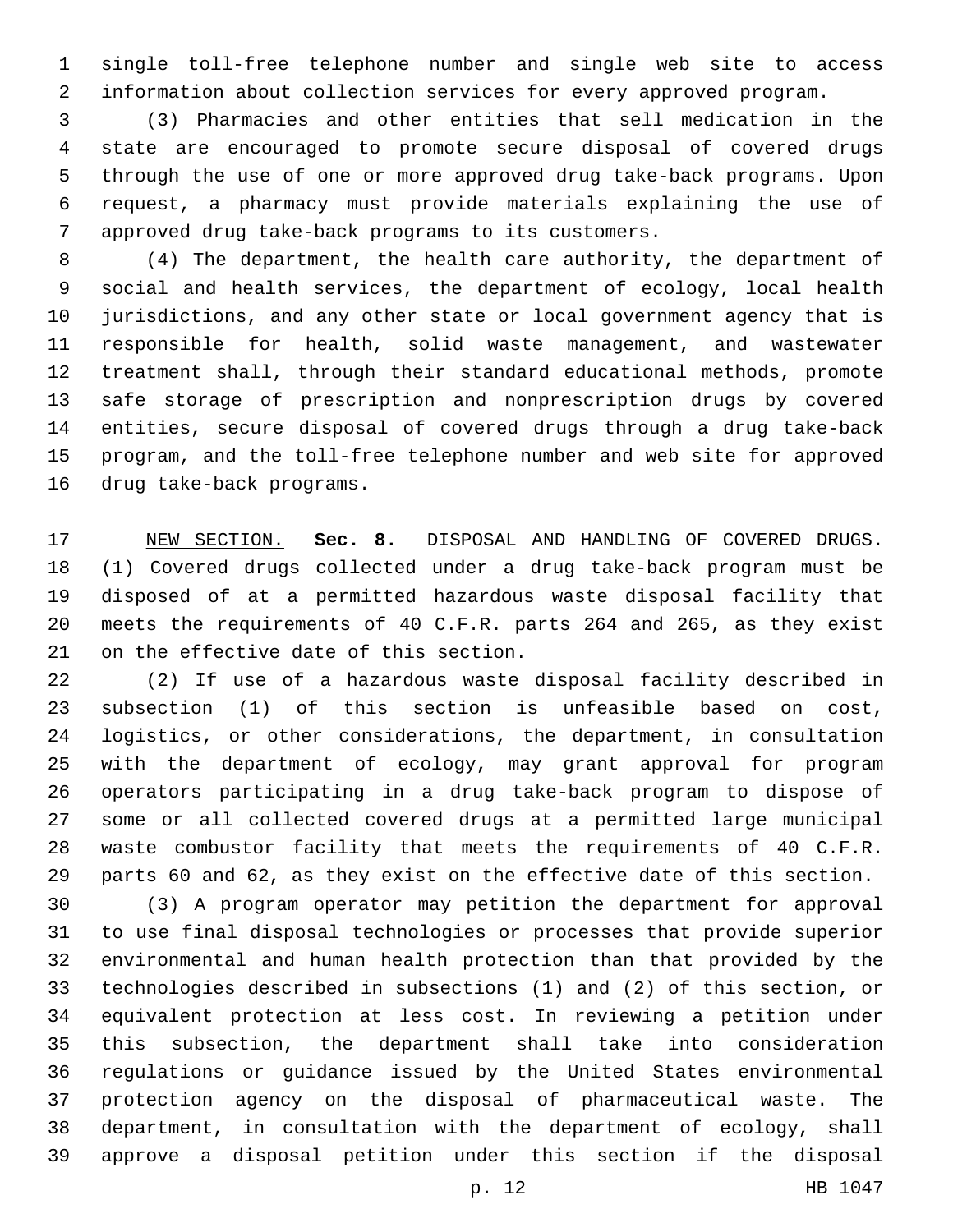technology or processes described in the petition provides equivalent or superior protection in each of the following areas:

3 (a) Monitoring of any emissions or waste;

(b) Worker health and safety;4

 (c) Air, water, or land emissions contributing to persistent, bioaccumulative, and toxic pollution; and6

(d) Overall impact to the environment and human health.

 (4) If a drug take-back program encounters a safety or security problem during collection, transportation, or disposal of covered drugs, the program operator must notify the department as soon as 11 practicable after encountering the problem.

 NEW SECTION. **Sec. 9.** PROGRAM FUNDING. (1) A covered manufacturer or group of covered manufacturers must pay all administrative and operational costs associated with establishing and implementing the drug take-back program in which they participate. Such administrative and operational costs include, but are not limited to: Collection and transportation supplies for each drop-off 18 site; purchase of secure drop boxes for each drop-off site; ongoing maintenance or replacement of secure drop boxes when requested by authorized collectors; prepaid, preaddressed mailers; compensation of authorized collectors, if applicable; operation of periodic 22 collection events, including the cost of law enforcement staff time; transportation of all collected covered drugs to final disposal; environmentally sound disposal of all collected covered drugs in compliance with section 8 of this act; and program promotion and outreach.

(2) A program operator or authorized collector may not charge:

 (a) A point-of-sale fee to consumers to recoup the costs of a 29 drug take-back program; or

 (b) A point-of-collection fee at the time covered drugs are 31 collected from covered entities.

 NEW SECTION. **Sec. 10.** ANNUAL PROGRAM REPORT. (1) By March 1, 2019, and annually thereafter, a program operator must submit to the department a report describing implementation of the drug take-back program during the previous calendar year. The report must include:

 (a) A list of covered manufacturers participating in the drug 37 take-back program;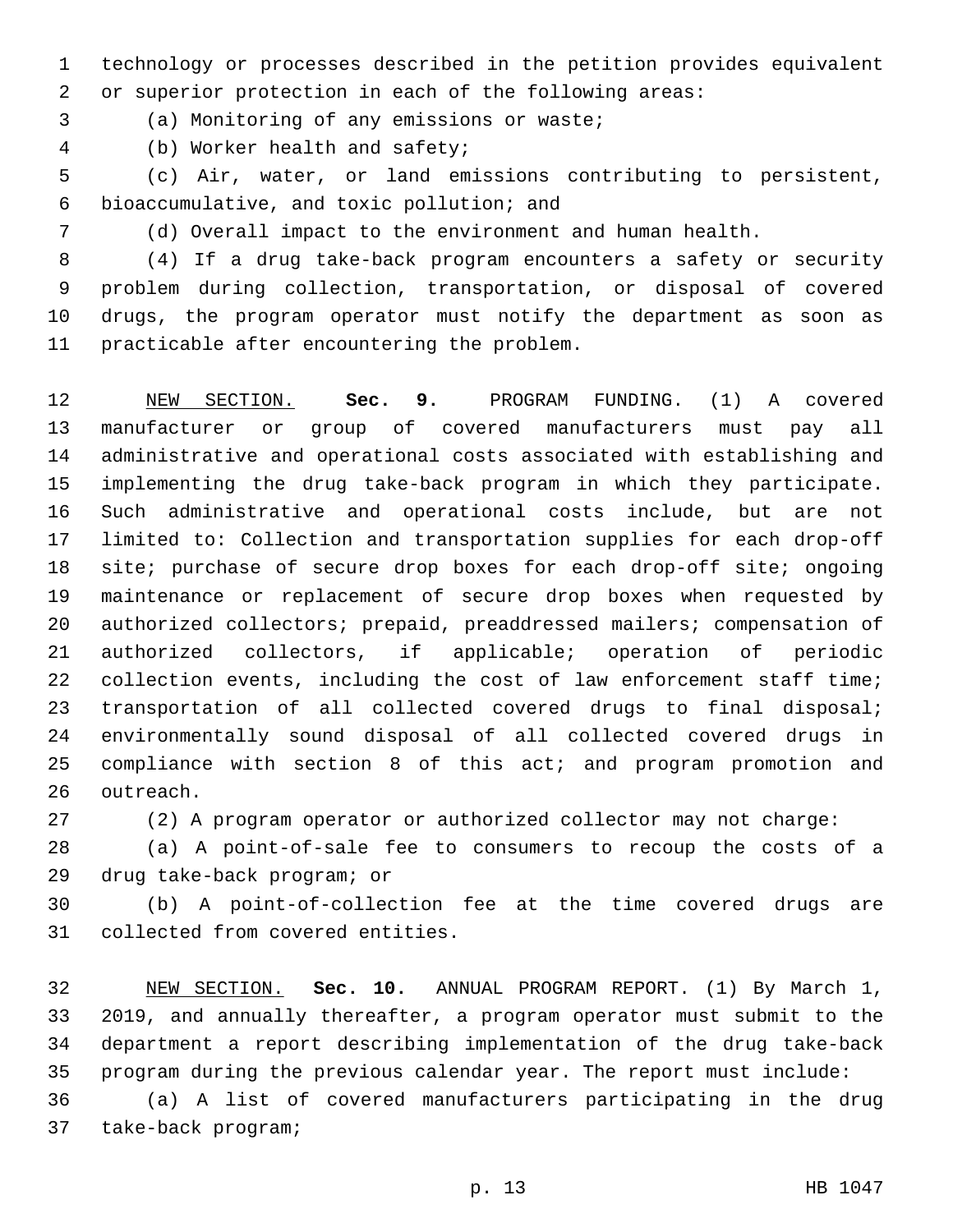(b) The amount, by weight, of covered drugs collected, including 2 the amount by weight from each collection method used;

 (c) The following details regarding the program's collection system: A list of drop-off sites with addresses; the number of mailers provided; locations where mailers were provided, if applicable; dates and locations of collection events held, if applicable; and the transporters and disposal facility or facilities 8 used;

 (d) Whether any safety or security problems occurred during collection, transportation, or disposal of covered drugs, and if so, completed and anticipated changes to policies, procedures, or tracking mechanisms to address the problem and improve safety and 13 security;

 (e) A description of the public education, outreach, and 15 evaluation activities implemented;

 (f) The results of the program's surveys of covered entities and pharmacists, health care providers, and veterinarians;

 (g) A description of how collected packaging was recycled to the 19 extent feasible;

 (h) A summary of the program's goals for collection amounts and public awareness, the degree of success in meeting those goals, and if any goals have not been met, what effort will be made to achieve 23 those goals the following year; and

 (i) The program's annual expenditures, itemized by program 25 category.

 (2) The department shall make reports submitted under this section available to the public through the internet.

 NEW SECTION. **Sec. 11.** ENFORCEMENT AND PENALTIES. (1) The department may audit or inspect the activities and records of a drug take-back program to determine compliance with this chapter or investigate a complaint.

 (2)(a) The department shall send a written notice to a covered manufacturer that fails to participate in a drug take-back program as required by this chapter. The notice must provide a warning regarding 35 the penalties for violation of this chapter.

 (b) A covered manufacturer that receives a notice under this subsection (2) may be assessed a penalty if, sixty days after receipt of the notice, the covered manufacturer continues to sell a covered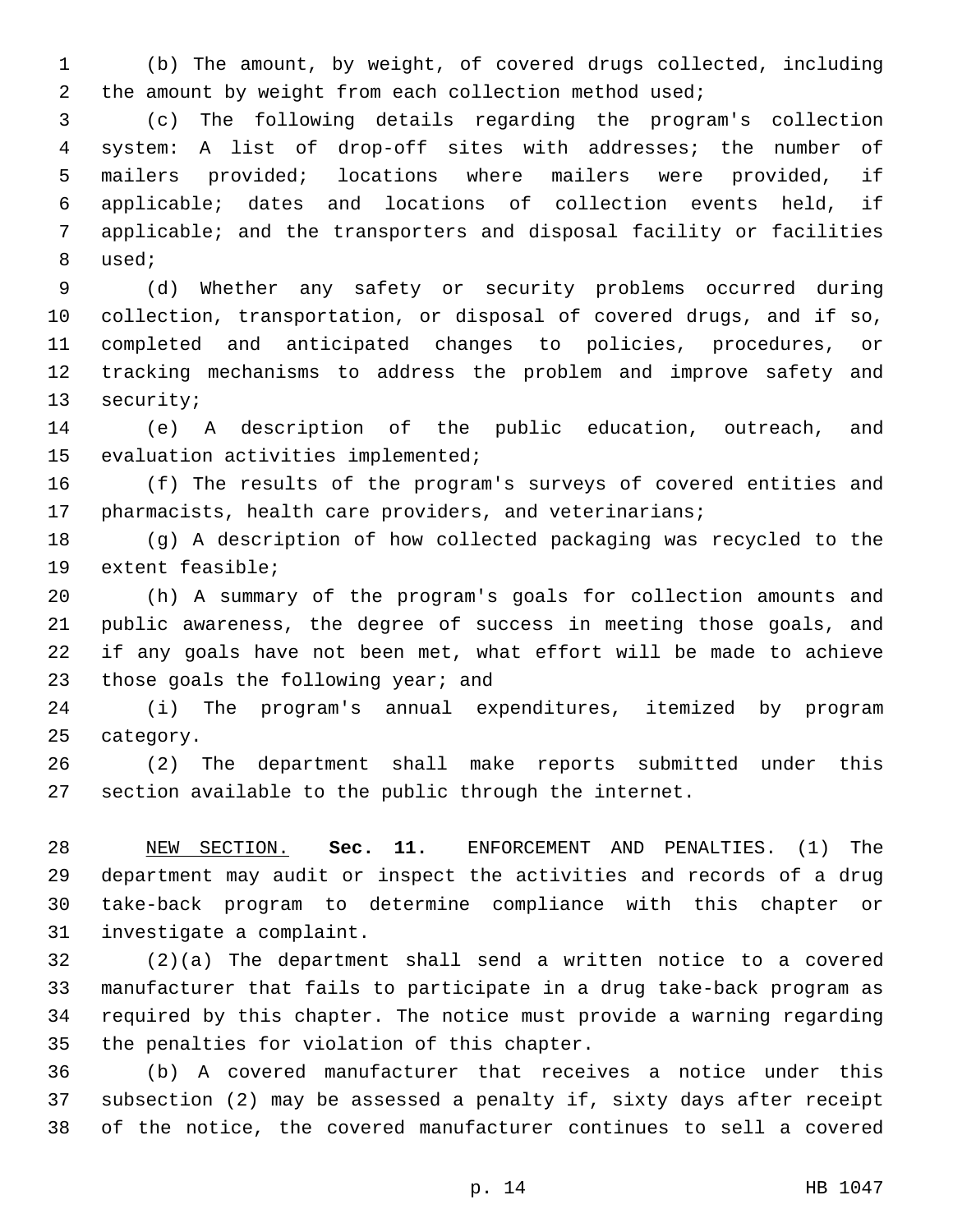drug in or into the state without participating in a drug take-back 2 program approved under this chapter.

 (3)(a) The department may send a program operator a written notice warning of the penalties for noncompliance with this chapter if it determines that the program operator's drug take-back program is in violation of this chapter or does not conform to the proposal approved by the department. The department may assess a penalty on the program operator and participating covered manufacturers if the program does not come into compliance by thirty days after receipt of 10 the notice.

 (b) The department may immediately suspend operation of a drug take-back program and assess a penalty if it determines that the program is in violation of this chapter and the violation creates a condition that, in the judgment of the department, constitutes an immediate hazard to the public or the environment.

 (4) In enforcing the requirements of this chapter, the department 17 may:

(a) Require an informal administrative conference;

 (b) Require a person or entity to engage in or refrain from 20 engaging in certain activities; and

 (c) In accordance with RCW 43.70.095, assess a civil fine of up to two thousand dollars. Each day upon which a violation occurs or is permitted to continue constitutes a separate violation. In determining the appropriate amount of the fine, the department shall consider the extent of harm caused by the violation, the nature and persistence of the violation, the frequency of past violations, any action taken to mitigate the violation, and the financial burden to 28 the entity in violation.

 NEW SECTION. **Sec. 12.** DEPARTMENT FEE. (1)(a) Beginning April 1, 2018, and annually thereafter, the department shall: Determine its costs for the administration, oversight, and enforcement of the requirements of this chapter; set the annual fee for the period of July 1st through June 30th at a level sufficient to recover the costs associated with administration, oversight, and enforcement; and notify each program operator of the proposed fee. If there is more than one program operator implementing a drug take-back program in Washington, the department shall divide the fee equally between programs. The department shall make the proposed annual fee, along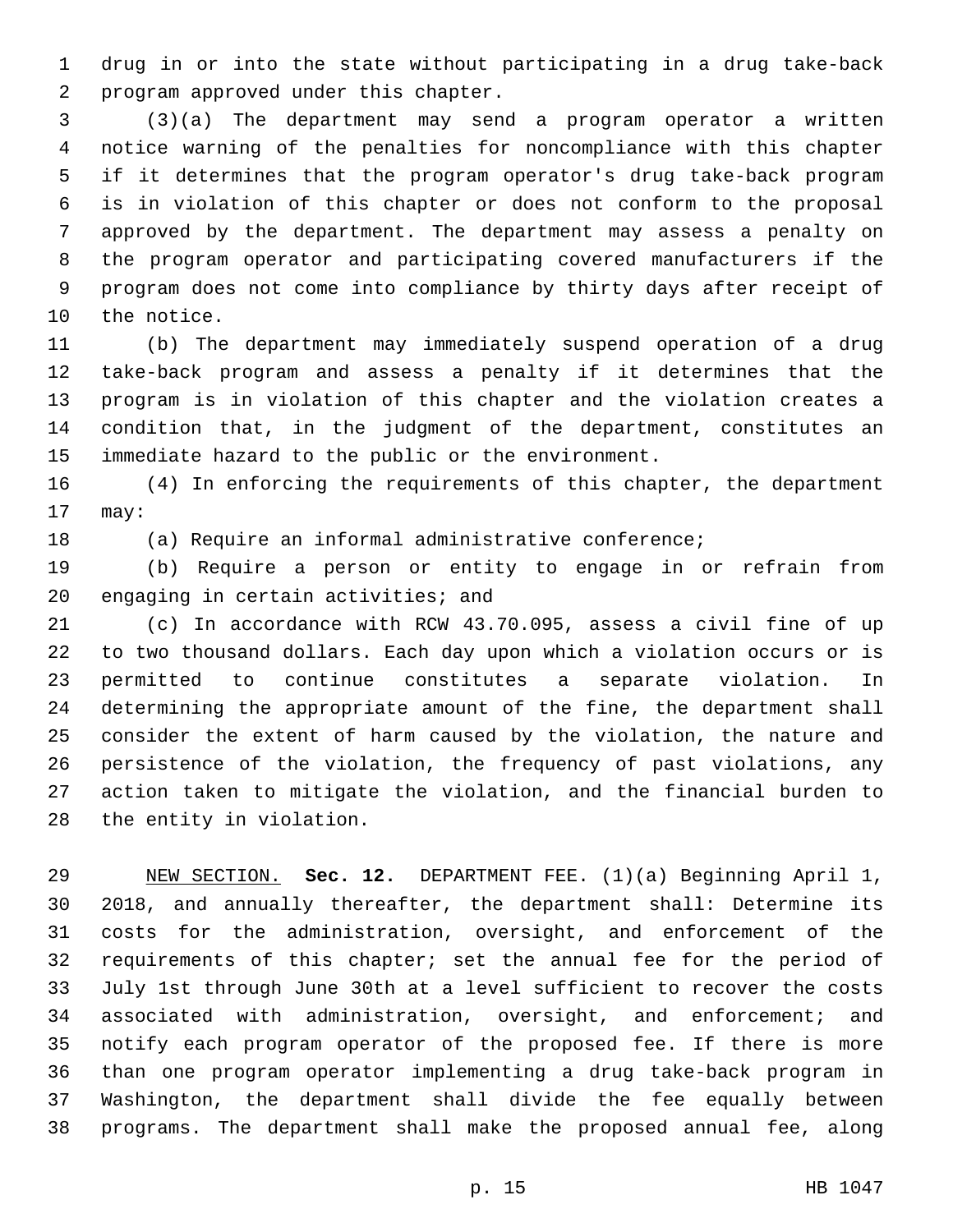with an accounting of the costs, available for public review and 2 comment for at least thirty days.

 (b) The department shall collect annual fees from each program operator by June 30, 2018, and annually thereafter.

 (2) All fees collected under this section must be deposited in the secure drug take-back program account established in section 13 7 of this act.

 NEW SECTION. **Sec. 13.** SECURE DRUG TAKE-BACK PROGRAM ACCOUNT. The secure drug take-back program account is created in the state treasury. All receipts received by the department under this chapter must be deposited in the account. Moneys in the account may be spent only after appropriation. Expenditures from the account may be used by the department only for administering and enforcing this chapter.

 NEW SECTION. **Sec. 14.** ANTITRUST IMMUNITY. The activities authorized by this chapter require collaboration among covered manufacturers. These activities will enable safe and secure collection and disposal of covered drugs in Washington state and are therefore in the best interest of the public. The benefits of collaboration, together with active state supervision, outweigh potential adverse impacts. Therefore, the legislature intends to exempt from state antitrust laws, and provide immunity through the state action doctrine from federal antitrust laws, activities that are undertaken, reviewed, and approved by the department pursuant to this chapter that might otherwise be constrained by such laws. The legislature does not intend and does not authorize any person or entity to engage in activities not provided for by this chapter, and the legislature neither exempts nor provides immunity for such activities.

 NEW SECTION. **Sec. 15.** FEDERAL LAW. This chapter is void if a federal law, or a combination of federal laws, takes effect that establishes a national program for the collection of covered drugs that substantially meets the intent of this chapter, including the creation of a funding mechanism for collection, transportation, and proper disposal of all covered drugs in the United States.

 NEW SECTION. **Sec. 16.** LOCAL LAWS. (1) This chapter does not preempt a county from enforcing a grandfathered ordinance.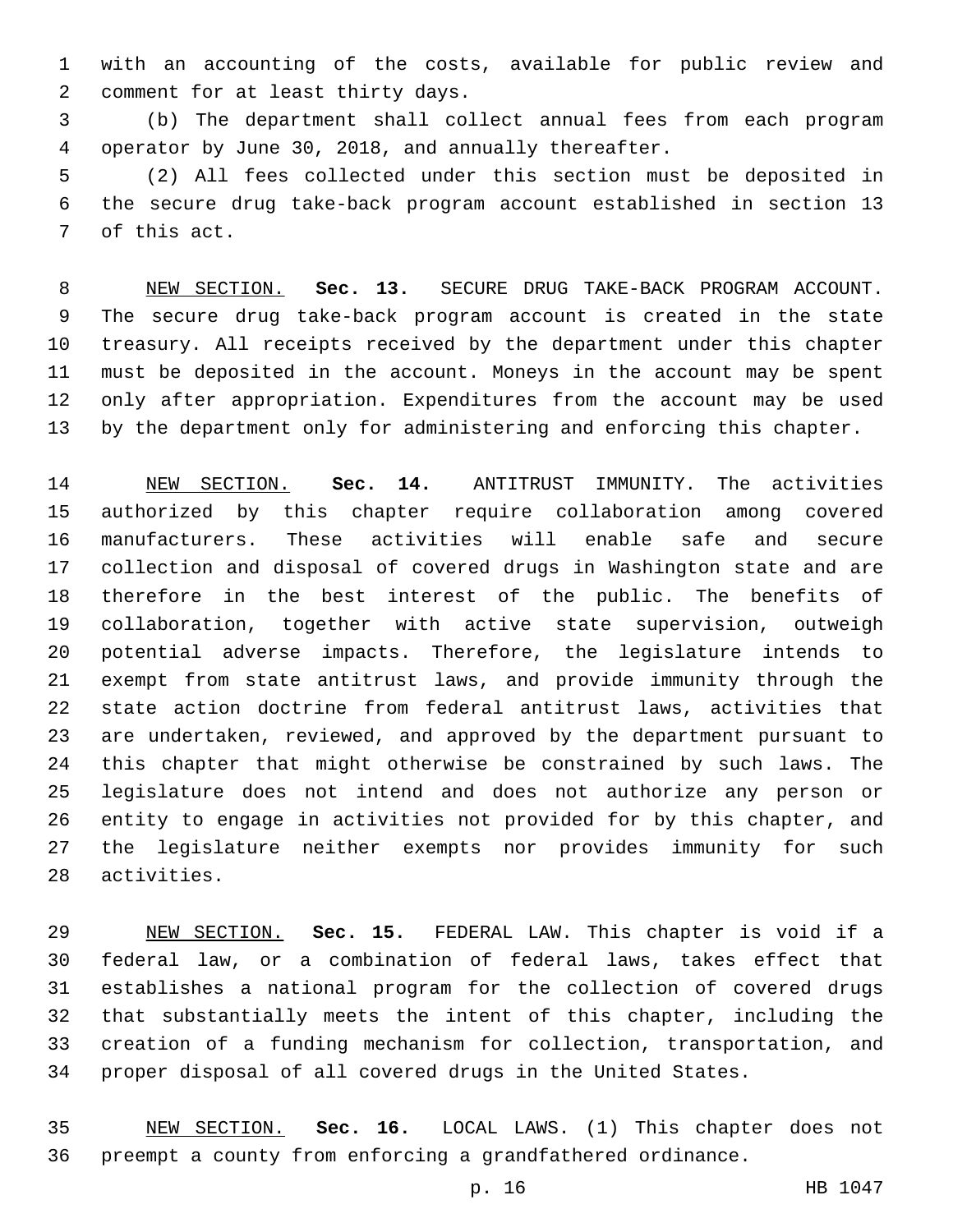(2) If a county determines that a covered manufacturer is in compliance with its grandfathered ordinance, the department shall find the covered manufacturer in compliance with the requirements of 4 this chapter with respect to that county.

 (3) For purposes of this section, "grandfathered ordinance" means a pharmaceutical product stewardship or drug take-back ordinance that: (a) Is in effect on the effective date of this section; and (b) the department determines meets or exceeds the requirements of this chapter with respect to safe and secure collection and disposal of unwanted medicines from residents, including the types of drugs covered by the program, the convenience of the collection system for 12 residents, and required promotion of the program.

 NEW SECTION. **Sec. 17.** PUBLIC DISCLOSURE. Proprietary information submitted to the department under this chapter is exempt from public disclosure under RCW 42.56.270. The department may use and disclose such information in summary or aggregated form that does not directly or indirectly identify financial, production, or sales data of an individual covered manufacturer or drug take-back organization.

 NEW SECTION. **Sec. 18.** RULE MAKING. The department shall adopt any rules necessary to implement and enforce this chapter.

 NEW SECTION. **Sec. 19.** REPORT TO LEGISLATURE. By November 15, 2018, and biennially thereafter, the department shall submit a report to the legislature regarding the status of approved drug take-back programs, as well as any recommendations for statutory changes. The report must evaluate the secure medicine collection and disposal system established by this chapter and provide any recommendations for legislation.

 **Sec. 20.** RCW 42.56.270 and 2016 sp.s. c 9 s 3, 2016 sp.s. c 8 s 1, and 2016 c 178 s 1 are each reenacted and amended to read as 31 follows:

 The following financial, commercial, and proprietary information 33 is exempt from disclosure under this chapter:

 (1) Valuable formulae, designs, drawings, computer source code or object code, and research data obtained by any agency within five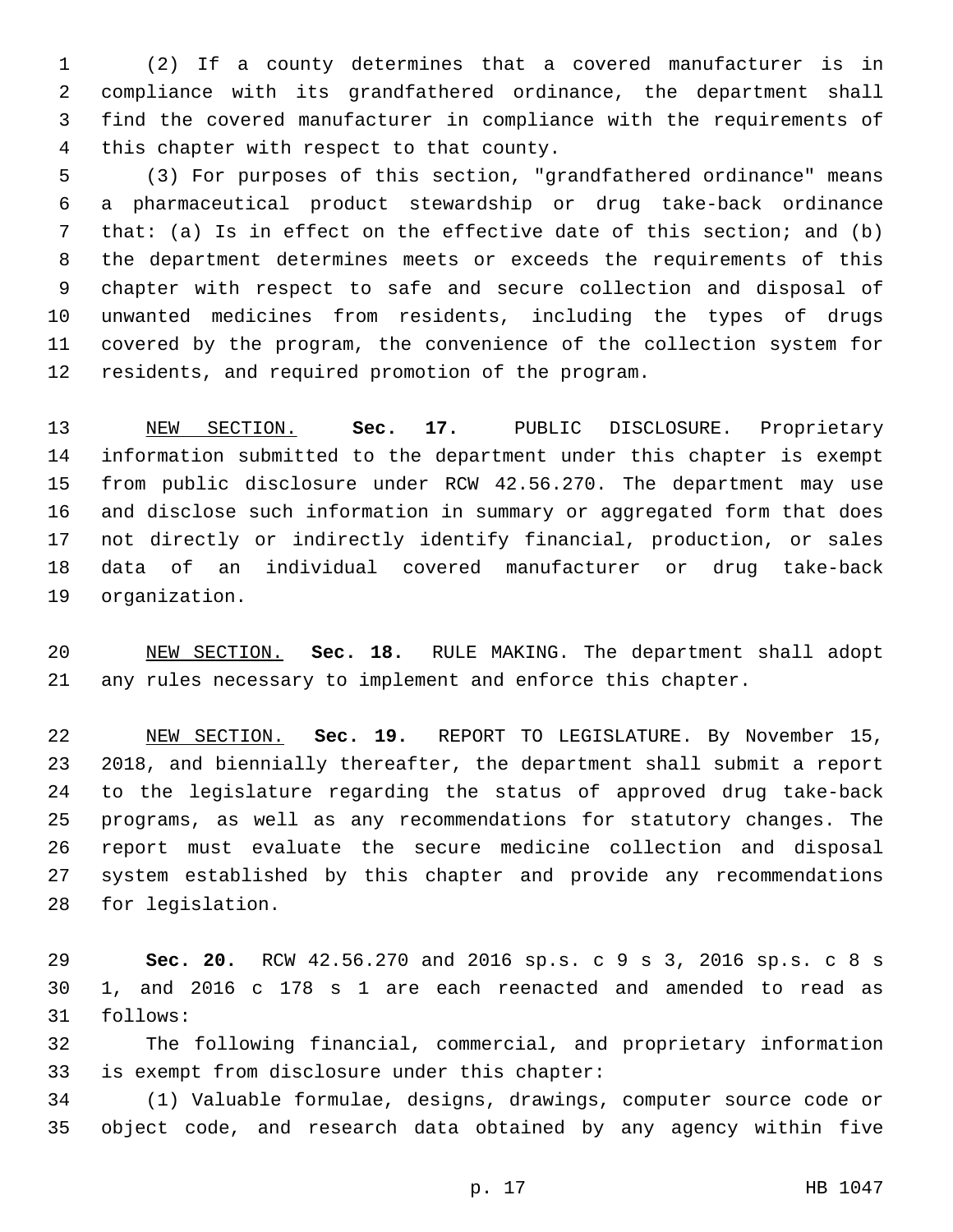years of the request for disclosure when disclosure would produce 2 private gain and public loss;

 (2) Financial information supplied by or on behalf of a person, firm, or corporation for the purpose of qualifying to submit a bid or proposal for (a) a ferry system construction or repair contract as required by RCW 47.60.680 through 47.60.750 or (b) highway construction or improvement as required by RCW 47.28.070;

 (3) Financial and commercial information and records supplied by private persons pertaining to export services provided under chapters 43.163 and 53.31 RCW, and by persons pertaining to export projects 11 under RCW 43.23.035;

 (4) Financial and commercial information and records supplied by businesses or individuals during application for loans or program services provided by chapters 43.325, 43.163, 43.160, 43.330, and 43.168 RCW, or during application for economic development loans or 16 program services provided by any local agency;

 (5) Financial information, business plans, examination reports, and any information produced or obtained in evaluating or examining a business and industrial development corporation organized or seeking 20 certification under chapter 31.24 RCW;

 (6) Financial and commercial information supplied to the state investment board by any person when the information relates to the investment of public trust or retirement funds and when disclosure would result in loss to such funds or in private loss to the 25 providers of this information;

(7) Financial and valuable trade information under RCW 51.36.120;

 (8) Financial, commercial, operations, and technical and research information and data submitted to or obtained by the clean Washington center in applications for, or delivery of, program services under 30 chapter 70.95H RCW;

 (9) Financial and commercial information requested by the public stadium authority from any person or organization that leases or uses the stadium and exhibition center as defined in RCW 36.102.010;

 (10)(a) Financial information, including but not limited to account numbers and values, and other identification numbers supplied by or on behalf of a person, firm, corporation, limited liability company, partnership, or other entity related to an application for a horse racing license submitted pursuant to RCW 67.16.260(1)(b), marijuana producer, processor, or retailer license, liquor license, 40 gambling license, or lottery retail license;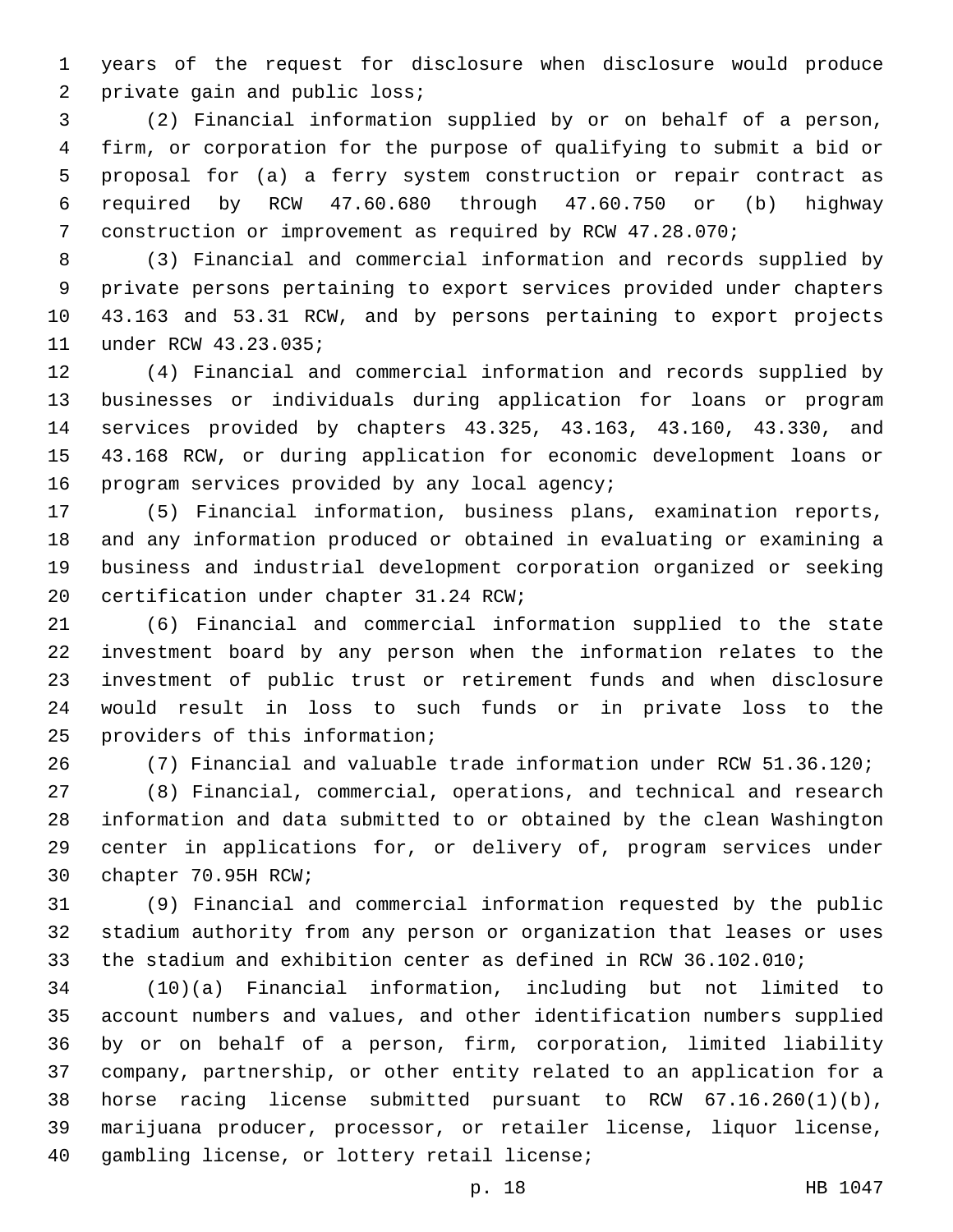(b) Internal control documents, independent auditors' reports and financial statements, and supporting documents: (i) Of house-banked social card game licensees required by the gambling commission pursuant to rules adopted under chapter 9.46 RCW; or (ii) submitted by tribes with an approved tribal/state compact for class III gaming;

 (11) Proprietary data, trade secrets, or other information that relates to: (a) A vendor's unique methods of conducting business; (b) data unique to the product or services of the vendor; or (c) determining prices or rates to be charged for services, submitted by any vendor to the department of social and health services for purposes of the development, acquisition, or implementation of state purchased health care as defined in RCW 41.05.011;

 (12)(a) When supplied to and in the records of the department of 14 commerce:

 (i) Financial and proprietary information collected from any person and provided to the department of commerce pursuant to RCW 17 43.330.050(8); and

 (ii) Financial or proprietary information collected from any person and provided to the department of commerce or the office of the governor in connection with the siting, recruitment, expansion, retention, or relocation of that person's business and until a siting decision is made, identifying information of any person supplying information under this subsection and the locations being considered for siting, relocation, or expansion of a business;

 (b) When developed by the department of commerce based on information as described in (a)(i) of this subsection, any work 27 product is not exempt from disclosure;

 (c) For the purposes of this subsection, "siting decision" means 29 the decision to acquire or not to acquire a site;

 (d) If there is no written contact for a period of sixty days to the department of commerce from a person connected with siting, recruitment, expansion, retention, or relocation of that person's business, information described in (a)(ii) of this subsection will be 34 available to the public under this chapter;

 (13) Financial and proprietary information submitted to or obtained by the department of ecology or the authority created under chapter 70.95N RCW to implement chapter 70.95N RCW;

 (14) Financial, commercial, operations, and technical and research information and data submitted to or obtained by the life sciences discovery fund authority in applications for, or delivery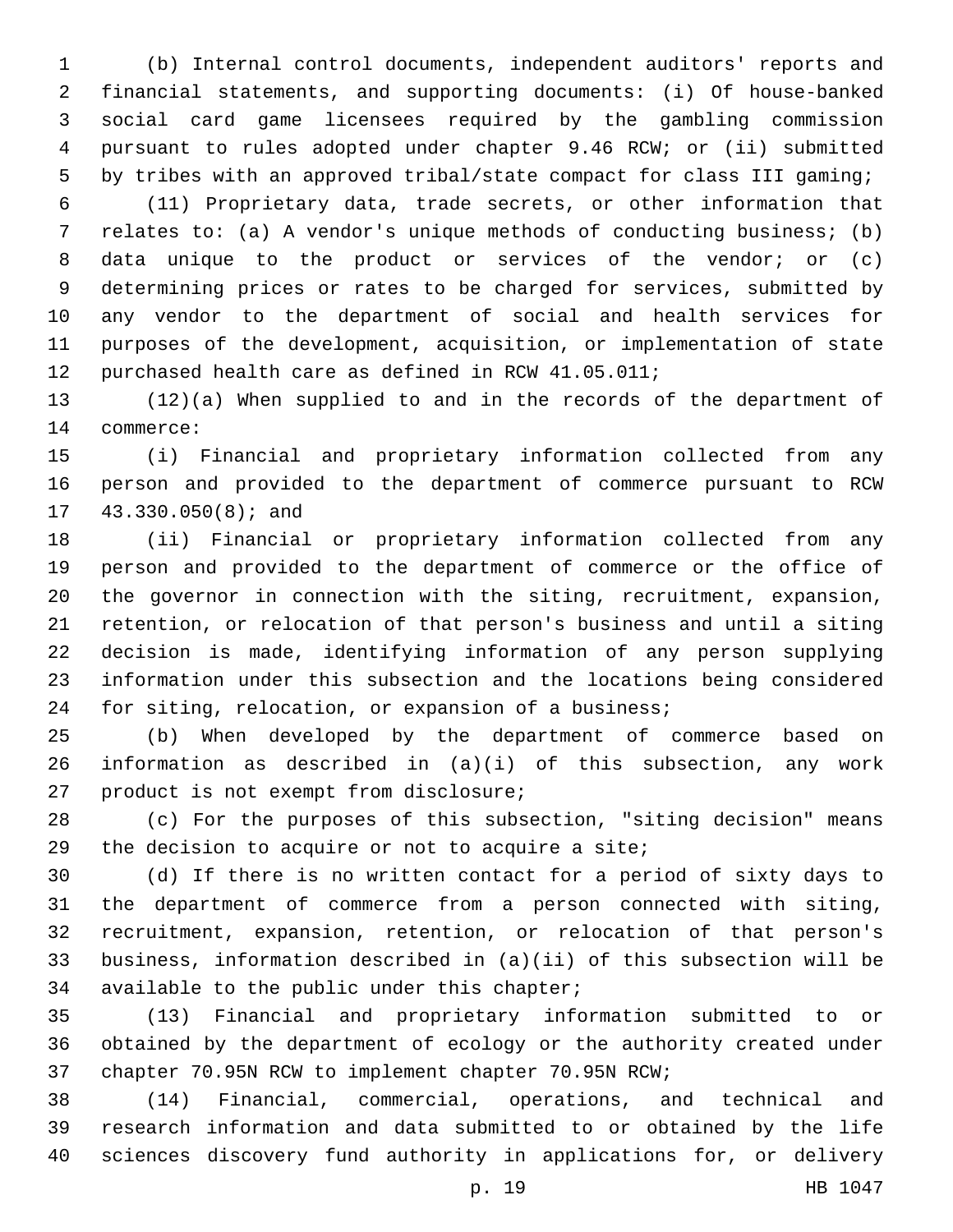of, grants under chapter 43.350 RCW, to the extent that such information, if revealed, would reasonably be expected to result in 3 private loss to the providers of this information;

 (15) Financial and commercial information provided as evidence to the department of licensing as required by RCW 19.112.110 or 19.112.120, except information disclosed in aggregate form that does not permit the identification of information related to individual 8 fuel licensees;

 (16) Any production records, mineral assessments, and trade secrets submitted by a permit holder, mine operator, or landowner to the department of natural resources under RCW 78.44.085;

 (17)(a) Farm plans developed by conservation districts, unless permission to release the farm plan is granted by the landowner or operator who requested the plan, or the farm plan is used for the 15 application or issuance of a permit;

 (b) Farm plans developed under chapter 90.48 RCW and not under the federal clean water act, 33 U.S.C. Sec. 1251 et seq., are subject 18 to RCW 42.56.610 and 90.64.190;

 (18) Financial, commercial, operations, and technical and research information and data submitted to or obtained by a health sciences and services authority in applications for, or delivery of, grants under RCW 35.104.010 through 35.104.060, to the extent that such information, if revealed, would reasonably be expected to result 24 in private loss to providers of this information;

 (19) Information gathered under chapter 19.85 RCW or RCW 34.05.328 that can be identified to a particular business;

 (20) Financial and commercial information submitted to or obtained by the University of Washington, other than information the university is required to disclose under RCW 28B.20.150, when the information relates to investments in private funds, to the extent that such information, if revealed, would reasonably be expected to result in loss to the University of Washington consolidated endowment fund or to result in private loss to the providers of this 34 information;

 (21) Market share data submitted by a manufacturer under RCW 70.95N.190(4);36

 (22) Financial information supplied to the department of financial institutions or to a portal under RCW 21.20.883, when filed by or on behalf of an issuer of securities for the purpose of obtaining the exemption from state securities registration for small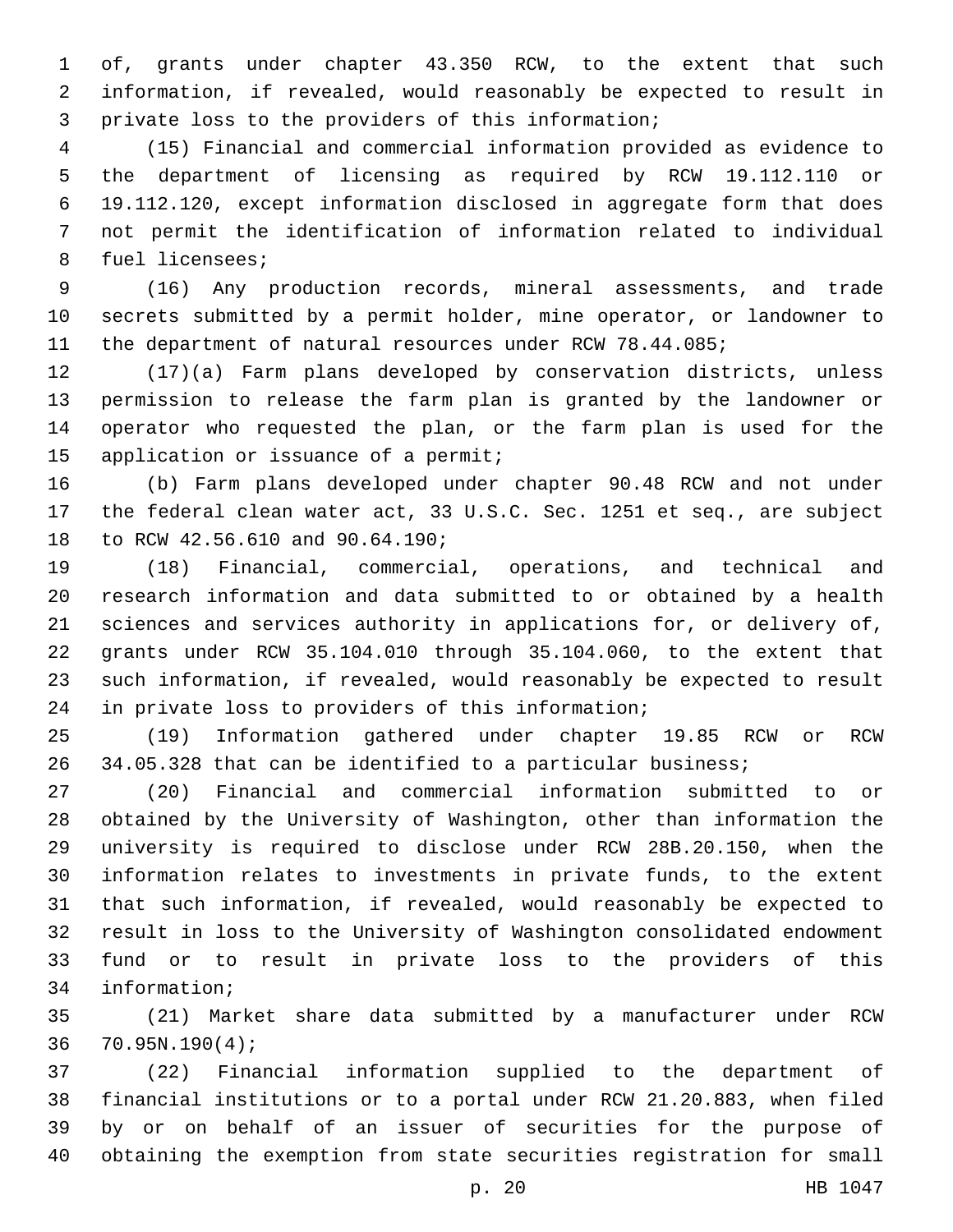securities offerings provided under RCW 21.20.880 or when filed by or on behalf of an investor for the purpose of purchasing such 3 securities;

 (23) Unaggregated or individual notices of a transfer of crude oil that is financial, proprietary, or commercial information, submitted to the department of ecology pursuant to RCW 90.56.565(1)(a), and that is in the possession of the department of ecology or any entity with which the department of ecology has shared 9 the notice pursuant to RCW 90.56.565;

 (24) Financial institution and retirement account information, and building security plan information, supplied to the liquor and cannabis board pursuant to RCW 69.50.325, 69.50.331, 69.50.342, and 69.50.345, when filed by or on behalf of a licensee or prospective licensee for the purpose of obtaining, maintaining, or renewing a license to produce, process, transport, or sell marijuana as allowed 16 under chapter 69.50 RCW; ((and))

 (25) Marijuana transport information, vehicle and driver identification data, and account numbers or unique access identifiers issued to private entities for traceability system access, submitted by an individual or business to the liquor and cannabis board under the requirements of RCW 69.50.325, 69.50.331, 69.50.342, and 69.50.345 for the purpose of marijuana product traceability. Disclosure to local, state, and federal officials is not considered 24 public disclosure for purposes of this section; ((and))

 (26) Financial and commercial information submitted to or obtained by the retirement board of any city that is responsible for the management of an employees' retirement system pursuant to the authority of chapter 35.39 RCW, when the information relates to investments in private funds, to the extent that such information, if revealed, would reasonably be expected to result in loss to the retirement fund or to result in private loss to the providers of this information except that (a) the names and commitment amounts of the private funds in which retirement funds are invested and (b) the aggregate quarterly performance results for a retirement fund's portfolio of investments in such funds are subject to disclosure; ((and))

 (27) Proprietary financial, commercial, operations, and technical and research information and data submitted to or obtained by the liquor and cannabis board in applications for marijuana research licenses under RCW 69.50.372, or in reports submitted by marijuana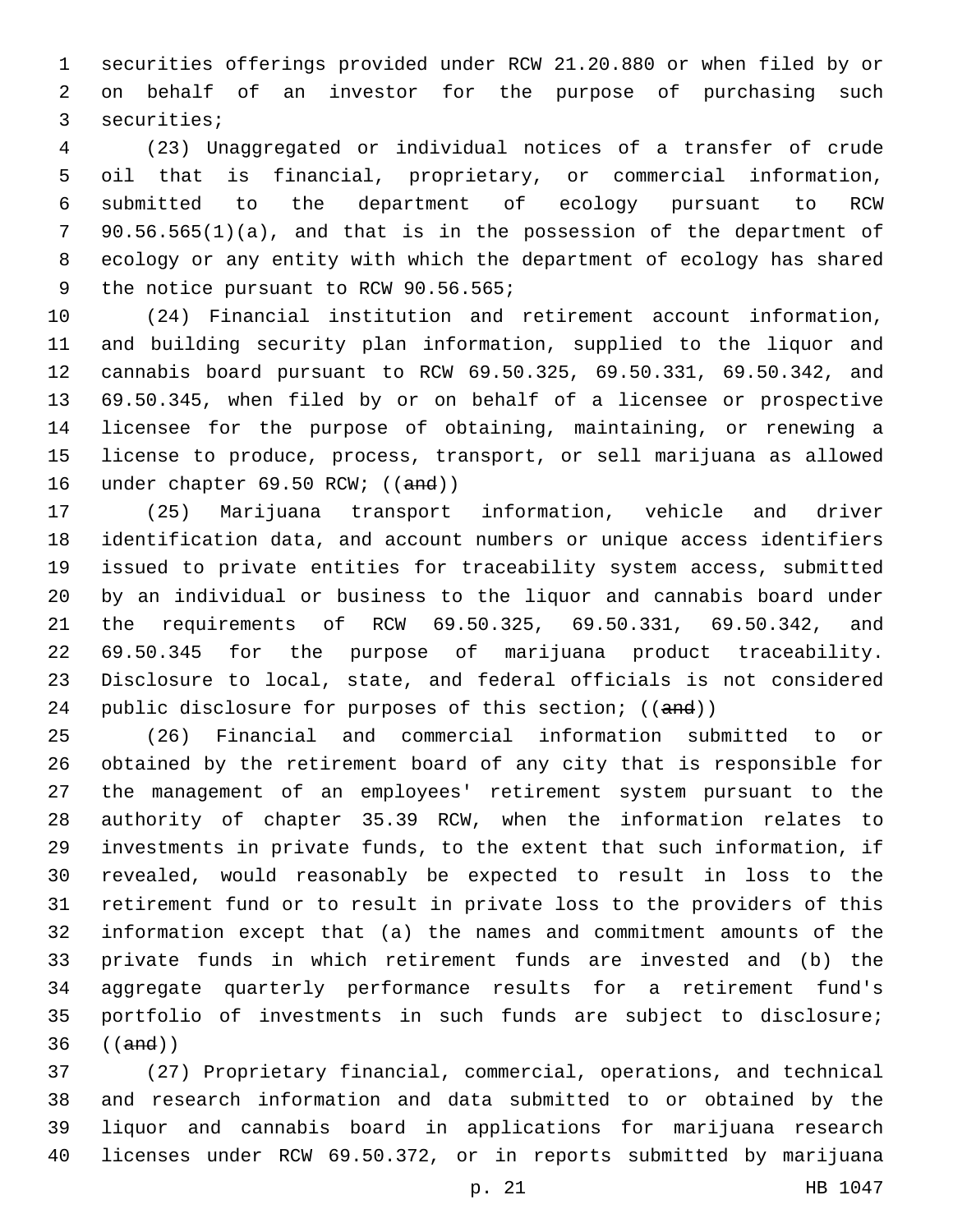research licensees in accordance with rules adopted by the liquor and 2 cannabis board under RCW 69.50.372; and

 (28) Proprietary information filed with the department of health under chapter 69.--- RCW (the new chapter created in section 24 of  $this$  act).

 **Sec. 21.** RCW 69.41.030 and 2016 c 148 s 11 are each amended to 7 read as follows:

 (1) It shall be unlawful for any person to sell, deliver, or possess any legend drug except upon the order or prescription of a physician under chapter 18.71 RCW, an osteopathic physician and surgeon under chapter 18.57 RCW, an optometrist licensed under chapter 18.53 RCW who is certified by the optometry board under RCW 18.53.010, a dentist under chapter 18.32 RCW, a podiatric physician and surgeon under chapter 18.22 RCW, a veterinarian under chapter 18.92 RCW, a commissioned medical or dental officer in the United States armed forces or public health service in the discharge of his or her official duties, a duly licensed physician or dentist employed by the veterans administration in the discharge of his or her official duties, a registered nurse or advanced registered nurse practitioner under chapter 18.79 RCW when authorized by the nursing care quality assurance commission, a pharmacist licensed under chapter 18.64 RCW to the extent permitted by drug therapy guidelines or protocols established under RCW 18.64.011 and authorized by the commission and approved by a practitioner authorized to prescribe drugs, an osteopathic physician assistant under chapter 18.57A RCW when authorized by the board of osteopathic medicine and surgery, a physician assistant under chapter 18.71A RCW when authorized by the medical quality assurance commission, or any of the following professionals in any province of Canada that shares a common border with the state of Washington or in any state of the United States: A physician licensed to practice medicine and surgery or a physician licensed to practice osteopathic medicine and surgery, a dentist licensed to practice dentistry, a podiatric physician and surgeon licensed to practice podiatric medicine and surgery, a licensed advanced registered nurse practitioner, a licensed physician assistant, a licensed osteopathic physician assistant, or a veterinarian licensed to practice veterinary medicine: PROVIDED, HOWEVER, That the above provisions shall not apply to sale, delivery, or possession by drug wholesalers or drug manufacturers, or their

p. 22 HB 1047